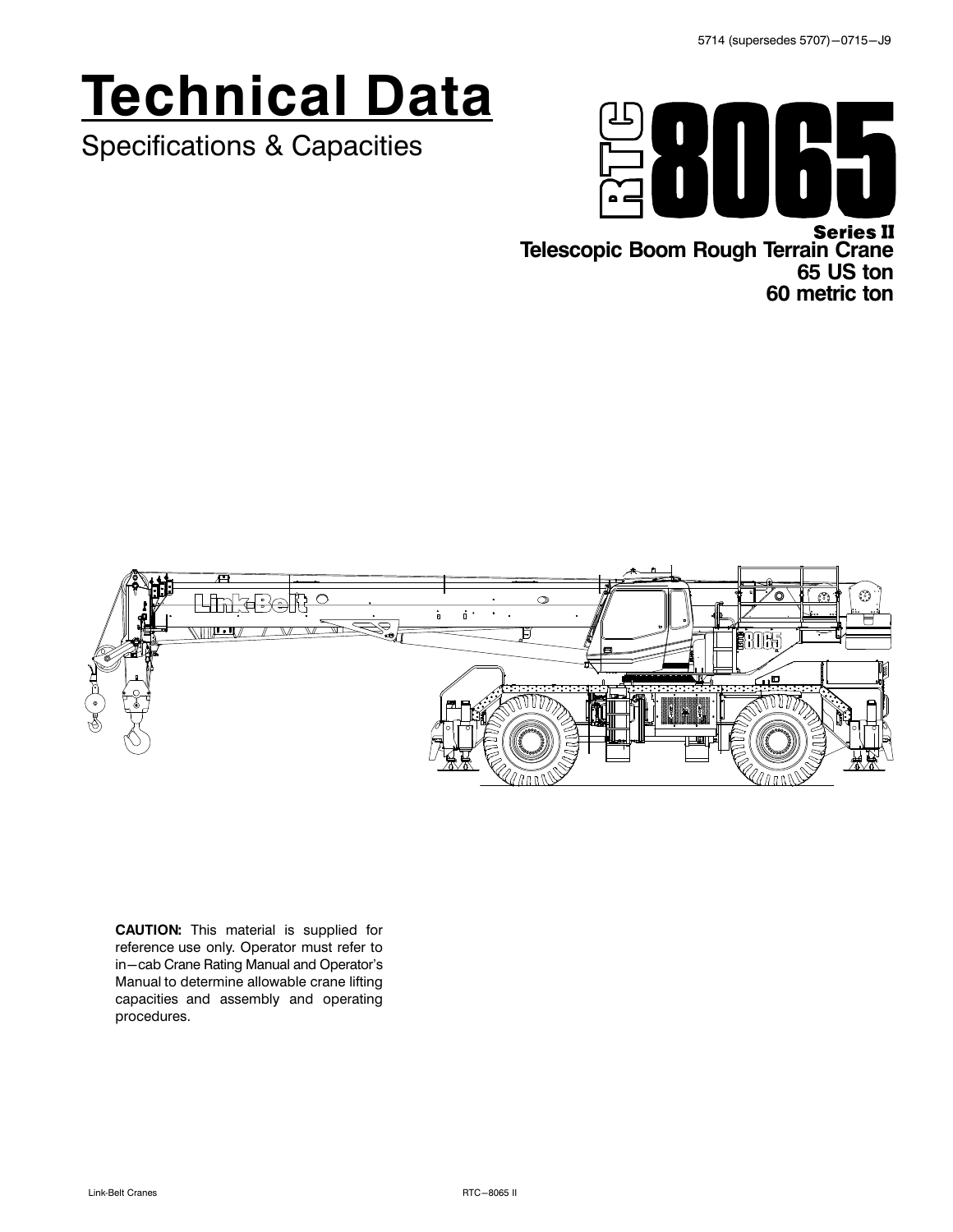5714 (supersedes 5707)-0715-J9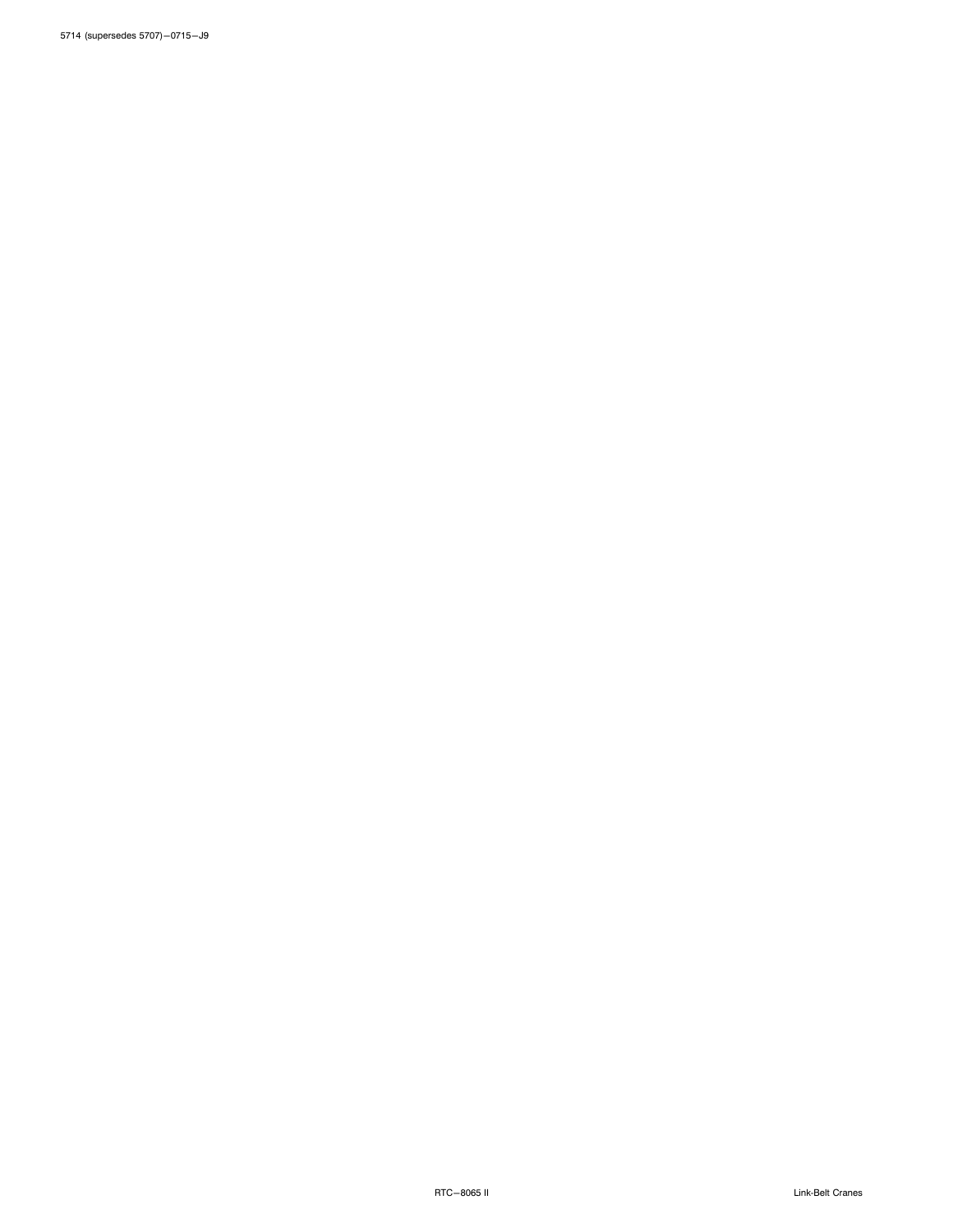# **Table Of Contents**

| 1  |
|----|
| 3  |
| 3  |
| 3  |
| 3  |
| 3  |
| 3  |
| 3  |
| 4  |
| 4  |
| 4  |
| 4  |
| 4  |
| 4  |
| 4  |
| 4  |
| 4  |
| 4  |
| 5  |
| 5  |
| 5  |
| 5  |
| 6  |
| 7  |
| 8  |
| 9  |
| 10 |
| 11 |
| 11 |
| 12 |
| 13 |
| 13 |
| 14 |
| 14 |
| 14 |
|    |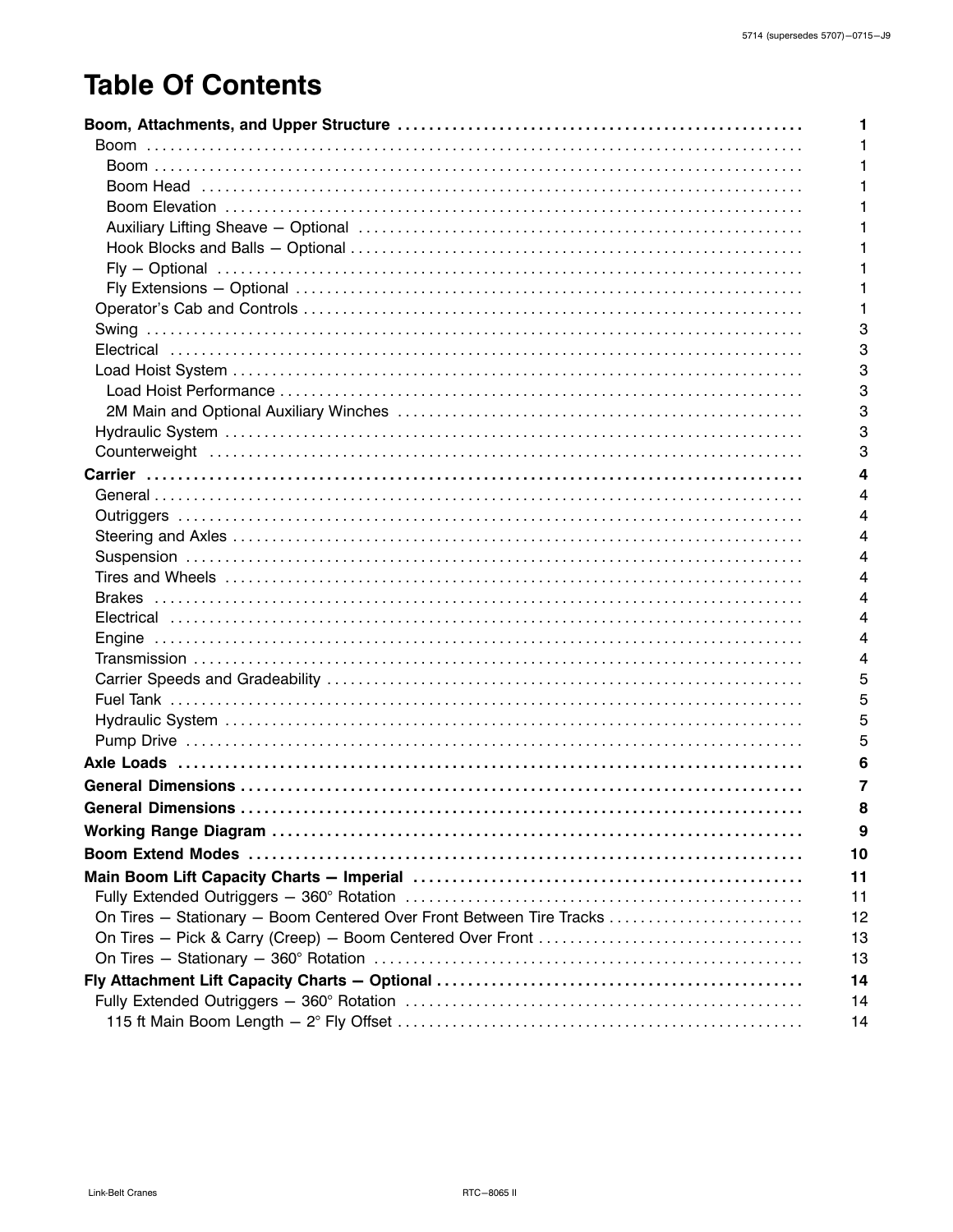|                                                                                | 14 |
|--------------------------------------------------------------------------------|----|
|                                                                                | 15 |
|                                                                                | 15 |
|                                                                                | 15 |
|                                                                                | 16 |
|                                                                                | 16 |
|                                                                                | 17 |
|                                                                                | 18 |
|                                                                                | 18 |
|                                                                                | 19 |
|                                                                                | 19 |
|                                                                                | 19 |
|                                                                                | 19 |
|                                                                                | 20 |
|                                                                                | 20 |
|                                                                                | 20 |
|                                                                                | 21 |
|                                                                                | 21 |
|                                                                                | 22 |
| On Tires - Pick & Carry (Creep) - Boom Centered Over Front Between Tire Tracks | 23 |
|                                                                                | 23 |
|                                                                                | 24 |
|                                                                                | 24 |
|                                                                                | 24 |
|                                                                                | 24 |
|                                                                                | 25 |
|                                                                                | 25 |
|                                                                                | 25 |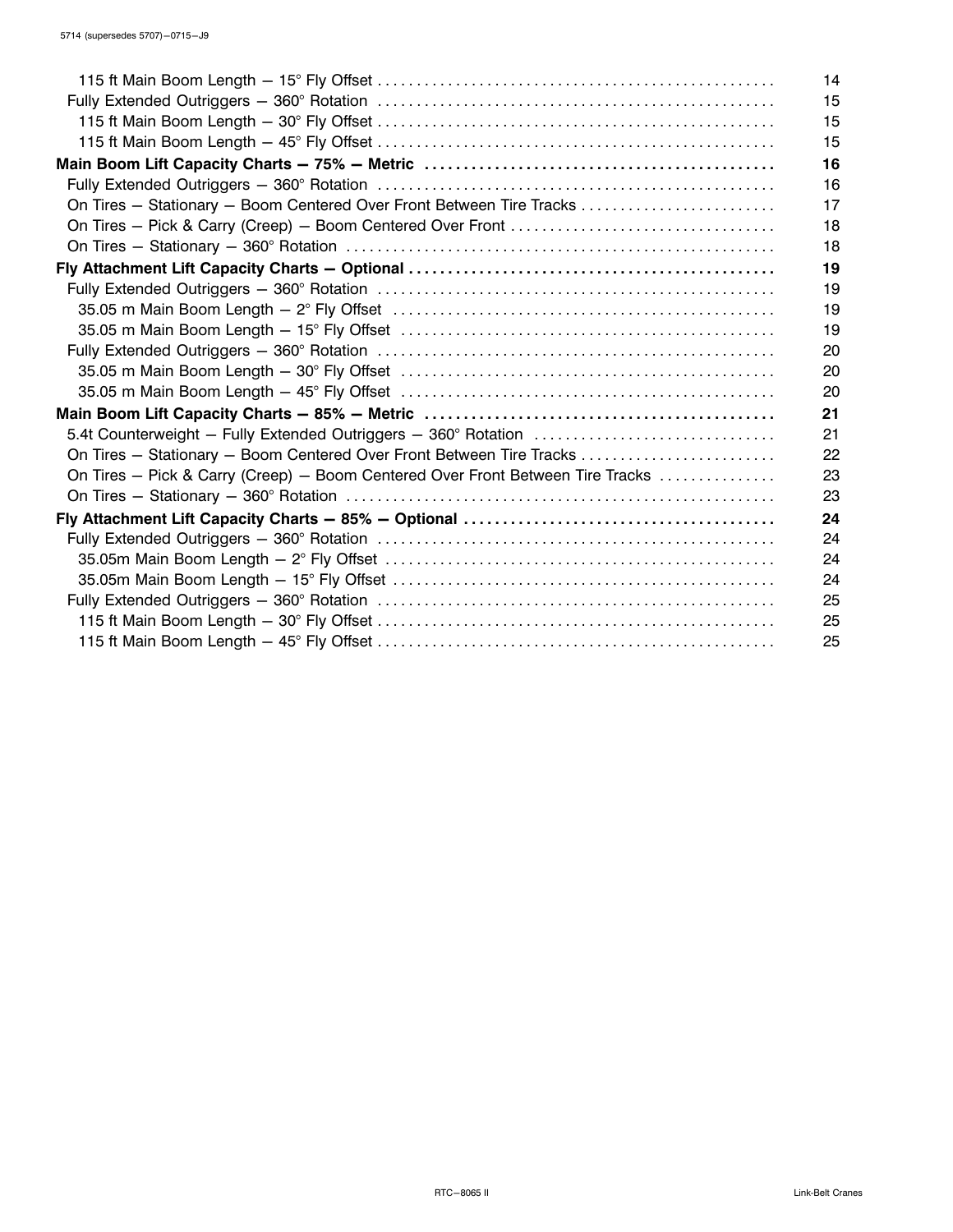# <span id="page-4-0"></span>**Boom, Attachments, and Upper Structure**

#### - **Boom**

**Design** – Four section, formed construction of extra high tensile steel consisting of one base section and three telescoping sections. The first telescoping section extends independently by means of one double-acting, single stage hydraulic cylinder with integrated holding valves. The second and third telescoping sections extend proportionally by means of one double-acting, single stage cylinder with integrated holding valves and cables.

#### **Boom**

- **-** 38 ft-115 ft (*11.6-35.0m*) four section full power boom<br>• Two mode boom extension: A−max mode provides su-
- Two mode boom extension: *A-max* mode provides superior capacities by extending the first telescoping section to 63 ft 8 in (*19.4m*). Standard mode synchronizes all the telescoping sections proportionally to 115 ft (*35.0m*). Controlled from the operator's cab.
- Mechanical boom angle indicator
- Maximum tip height for  $A-max$  mode is 73 ft 6 in (22.4m)<br>and standard mode is 123 ft 9 in (37.7m) and standard mode is 123 ft 9 in (*37.7m*).

#### **Boom Head**

- Four 16.5 in (*41.9cm*) root diameter nylon sheaves to handle up to eight parts of line
- Easily removable wire rope guards
- Rope dead end lugs on each side of the boom head
- Boom head is designed for quick-reeve of the hook block

#### **Boom Elevation**

- One double acting hydraulic cylinder with integral holding valve
- $\bullet$  Boom elevation:  $-3^{\circ}$  to 78°

#### **Auxiliary Lifting Sheave - Optional**

- Single 16.5 in (*41.9m*) root diameter nylon sheave
- Easily removable wire rope guards
- Does not affect erection of the fly or use of the main head sheaves

#### **Hook Blocks and Balls – Optional**

- 40 ton (*36.3mt*) 4 sheave quick-reeve hook block with safety latch
- 60 ton (54.4mt) 4 sheave quick-reeve hook block with<br>safety latch safety latch
- 70 ton (*63.5mt*) 5 sheave quick-reeve hook block with safety latch
- 8.5 ton (*7.7mt*) swivel and non-swivel hook balls with safety latch

#### **Fly - Optional**

- 35 ft (*10.7m*) one piece lattice fly, stowable, offsettable to<br>2° 15° 30° and 45° Maximum tip beight is 158 ft 2°, 15°, 30°, and 45°. Maximum tip height is 158 ft (*48.2m*).
- $35$  ft-58 ft (10.7-17.7m) two piece bi-fold lattice fly,<br>stowable, offsettable to 2° 15° 30° and 45°. Maxim stowable, offsettable to 2°, 15°, 30°, and 45°. Maximum tip height is 180 ft 5 in (*55.0m*).

#### **Fly Extensions - Optional**

- One 16 ft (*4.9m*) lattice extensions, equipped with two<br>16 5 in (41.9cm) root diameter nylon sheaves to be 16.5 in (*41.9cm*) root diameter nylon sheaves, to be mounted between the boom head and fly options. Maximum tip height is 196 ft (*59.7m*).
- Two 16 ft (*4.9m*) lattice extensions, one equipped with two 16.5 in (*41.9cm*) root diameter nylon sheaves, to be mounted between the boom head and fly options. Maximum tip height is 211 ft 7 in (*64.5m*).

### ■ Operator's Cab and Controls

**Environmental Cab** - Fully enclosed, one person cab of galvaneal steel structure with acoustical insulation Equipped with:

- Tinted and tempered glass windows
- Extra-large fixed front window with windshield wiper and washer
- Swing up roof window with windshield wiper and washer
- Sliding left side door with large fixed window
- Sliding rear and right side windows for ventilation
- Six way adjustable, cushioned seat with seat belt and storage compartment
- Diesel fired warm-water heater with air ducts for front windshield defroster and cab floor
- -Defroster fan for the front window
- Bubble level
- Circulating fan
- Adjustable sun visor
- Dome light
- Cup holder
- Fire extinguisher
- Left side viewing mirror
- Two position travel swing lock

**Air Conditioning - Optional** - Integral with cab heating system utilizing the same ventilation outlets

**Engine Dependent Heater - Optional** - Flameless, warm-water system that does not have a separate fuel tank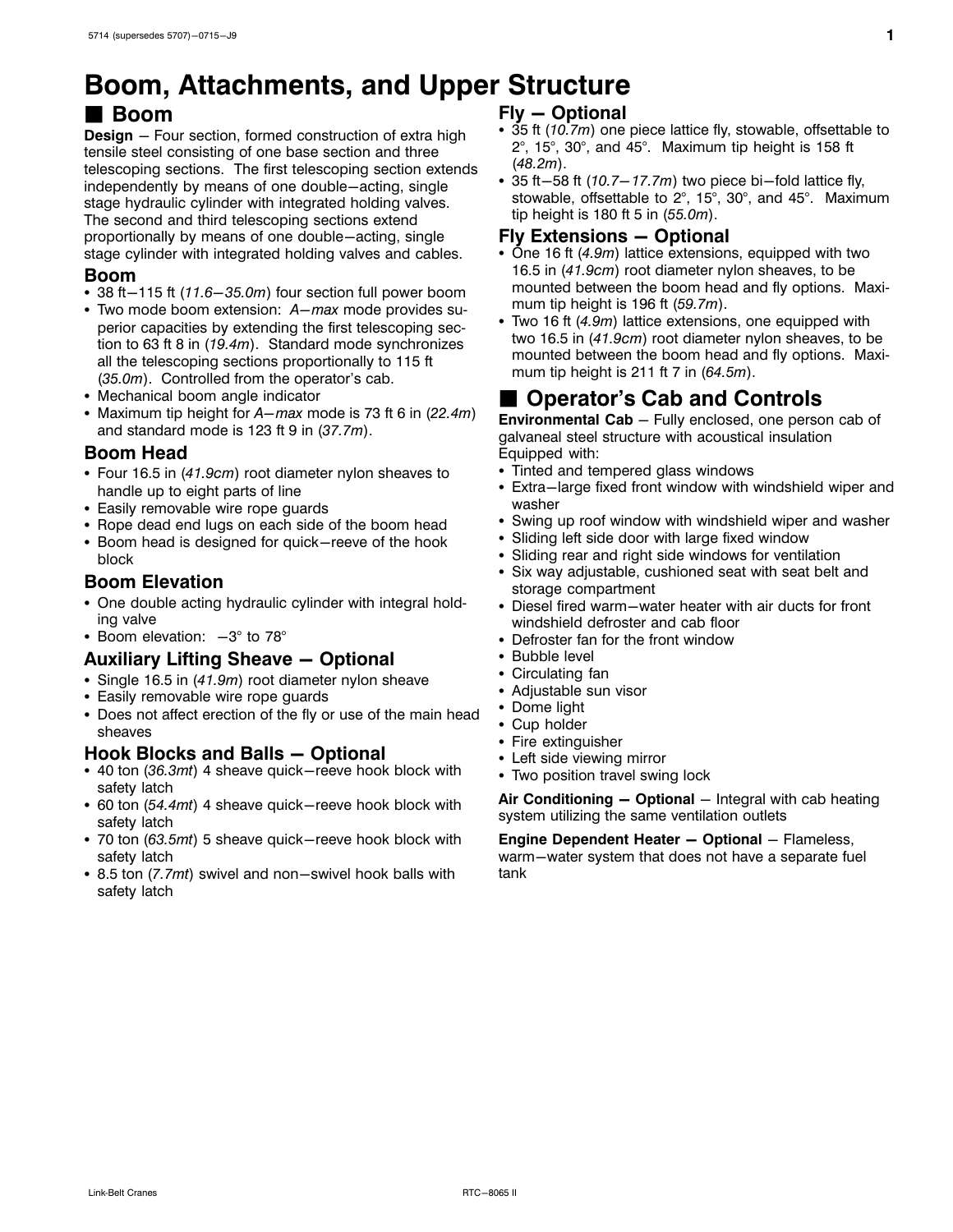• Swing park brake light

Engine oil pressure

• Engine Diagnostics

• Fuel rate (gal/hr)

• Engine load

**Steering Column** - Pedestal type with tilt and telescope functions for operator comfort. Column includes the following controls and indicators:

Left and right levers include:

- Horn button
- Turn signal switch
- Driving light switch
- Transmission direction switch Panel mounted switches for:
- Travel park brake
- Steer mode selector
- 2/4 wheel drive/range selector
- Transmission gear selector
- Hazard flasher
- Panel mounted indicator/warning lights for:
- Transmission temperature
- Turn signals
- Rear wheel offset
- Emergency steer optional

**Armrest Controls** - Two dual axis hydraulic joystick controllers or optional single axis hydraulic controllers for:

- Swing
- Boom hoist
- Main rear winch
- Auxiliary front winch optional
- Drum rotation indication
- Drum rotation indicator activation switch
- Winch high/low speed and disable switch(es)
- Telescopic override switch
- Warning horn button
- Swing park brake
- Engine throttle
- Heating controls
- Air conditioning optional

**Outrigger Controls** - Hand held control box with umbilical cord gives the operator the freedom to view operation while setting the outriggers.

#### **Foot Controls**

- Boom telescope
- Swing brake
- Service brake
- **Right Front Console Controls and indicators for:**
- Engine ignition • 12 volt power connections • Engine throttle lock •

Third wrap set and activate

 $switches - optional$ 

- E-stop switch • Ignition switch on indicator
- Function disable • Front windshield wiper light
	- and washer  $\bullet$  Boom floodlight's  $-$  optional • Rotating beacon/Strobe
- Cab floodlights •
- Warning horn light optional
- Console dimmer switch •
- Bubble level
- Emergency engine shutdown

(1) (Tier 4f / Stage IV engine only)

**Cab Instrumentation** - Ergonomically positioned LCD display, CANBUS instrumentation for crane operation including:

- Tachometer •
- -• Engine water temperature • Engine speed
- Fuel level •
- Hydraulic oil temperature Battery voltage -
- Stop engine
- -Check engine
- -Wait to start
- Diesel exhaust fluid (DEF) level
- Engine air filter high restriction light
- -Regeneration light(1)
- -Regeneration inhibit switch(1)
- -Regeneration initiate switch(1)
- High exhaust temperature light<sup>(1)</sup>
- $\bullet$  Regeneration disabled light(1)
- **Camera Display** Located on dash console
- Displays right side of upper
- Displays main and auxiliary winches
- (1) (Tier 4f / Stage IV engine only)
- **Diagnostic Center Located behind the operator's seat.**
- Engine diagnostic
- RCL CANBUS diagnostic
- Crane Controller USB diagnostic
- RCL controller USB diagnostic

**Link-Belt Pulse** – The Link-Belt in-house designed, total crane operating system that utilizes the display as a readout and operator interface for the following systems:

- **Rated capacity limiter** LCD graphic audio visual warning system integrated into the dash with anti – two block and function limiter. Operating data includes:
	- Crane configuration
	- Boom length and angle
	- Boom head height
	- Allowed load and % of allowed load
	- RCL light bar
	- Outrigger position sensing
	- Drum rotation direction indication
	- $\bullet$ Boom angle
	- Radius of load
- Actual load
- Wind speed
- -Highlighted unit of measurement on working screen
- -Telescope operation displayed in real time
- -Third wrap indicator
- Diagnostics
- Operator settable alarms (include):
	- Maximum and minimum boom angles
	- $\bullet$ Maximum tip height
	- -Maximum boom length
	- -Swing left/right positions
	- Operator defined area (imaginary plane)
- **Telematics** Cellular based data logging and monitoring system that provides:
	- Location and operational settings
	- Routine maintenance
	- Crane and engine monitoring
	- Diagnostic and fault codes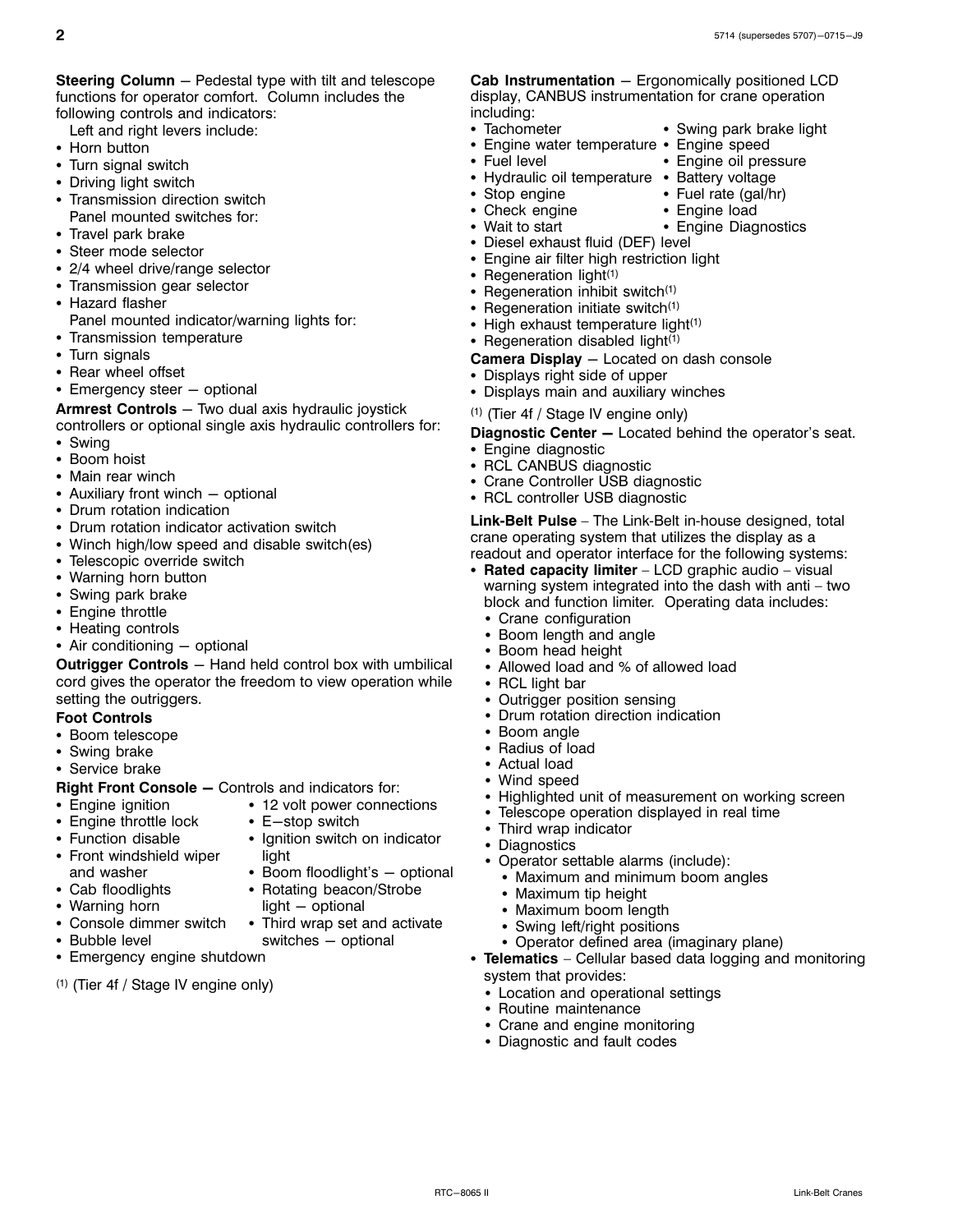<span id="page-6-0"></span>**Integrated Third Wrap Indicator - Optional** - Link-Belt Pulse color display visually and audibly warns the operator when the wire rope is on the first/bottom layer and when the wire rope is down to the last three wraps.

**Integrated Third Wrap Function Kickout – Optional –** Link‐Belt Pulse color display visually and audibly warns the operator when the wire rope is on the first/bottom layer and provides a function kickout when the wire rope is down to the last three wraps.

**Internal RCL Light Bar - Optional** - Visually informs the operator when crane is approaching maximum load capacity with a series of green, yellow, and red lights. **External RCL Light Bar - Optional** - Visually informs the ground crew when crane is approaching maximum load capacity with a series of green, yellow, and red lights.

#### ■ Swing

**Motor/Planetary** - Bi-directional hydraulic swing motor mounted to a planetary reducer for 360° continuous smooth swing at 2.0 rpm

**Swing Park Brake** – 360°, electric over hydraulic, (spring applied/hydraulic released) multi-disc brake mounted on

the speed reducer. Operated by a switch from the operator's cab.

**Swing Brake** - 360°, foot operated, hydraulic applied disc brake mounted to the speed reducer

**Swing Lock** - Two-position swing lock (boom over front or rear) operated from the operator's cab

**360° Positive Swing Lock - Optional** - Meets New York City requirement

#### - **Electrical**

**Swing Alarm** - Audio warning device signals when the upper is swinging.

**Lights**

- Two LED working lights on front of the cab
- $\bullet$ One rotating amber beacon on top of the cab  $-$  optional
- -One amber strobe beacon on top of the  $cab - optional$
- -One LED working light on top of  $cab - optional$
- $\bullet$  $Boom$  floodlight  $-$  Single  $-$  optional
- $\bullet$ Boom floodlight  $-$  Dual  $-$  optional
- -Boom floodlight  $-$  High intensity remote controlled  $$ optional

#### - **Load Hoist System Load Hoist Performance**

| Main (Rear) and Auxiliary (Front) Winches $-3/4$ in (19mm) Rope |                          |       |                          |       |                        |       |       |              |       |       |  |
|-----------------------------------------------------------------|--------------------------|-------|--------------------------|-------|------------------------|-------|-------|--------------|-------|-------|--|
|                                                                 | <b>Maximum Line Pull</b> |       | <b>Normal Line Speed</b> |       | <b>High Line Speed</b> |       | Layer |              | Total |       |  |
| Laver                                                           | lb                       | kΝ    | ft/min                   | m/min | ft/min                 | m/min | ft    | $\mathbf{m}$ | ft    | m     |  |
|                                                                 | 16,883                   | 75.10 | 183                      | 55.7  | 322                    | 98.1  | 86    | 26.2         | 86    | 26.2  |  |
| 2                                                               | 15,253                   | 67.85 | 203                      | 61.8  | 356                    | 108.5 | 96    | 29.3         | 182   | 55.5  |  |
| 3                                                               | 13.910                   | 61.87 | 222                      | 67.6  | 390                    | 118.9 | 105   | 32.0         | 287   | 87.5  |  |
| 4                                                               | 12,785                   | 56.87 | 242                      | 73.7  | 425                    | 129.5 | 114   | 34.7         | 401   | 122.2 |  |
| 5                                                               | 11.828                   | 52.61 | 261                      | 79.5  | 459                    | 139.9 | 123   | 37.5         | 524   | 159.7 |  |
| 6                                                               |                          |       |                          |       |                        |       | 133   | 40.5         | 657   | 200.3 |  |

| <b>Wire Rope Application</b> |          | <b>Diameter</b> |    | <b>Type</b>                                            | <b>Maximum</b><br><b>Permissible Load</b> |        |  |
|------------------------------|----------|-----------------|----|--------------------------------------------------------|-------------------------------------------|--------|--|
|                              |          | in              | mm |                                                        | lb                                        | kg     |  |
|                              | Standard | 3/4             | 19 | 6x19 IWRC - right regular lay (Type DB)                | 16.800                                    | 7620.4 |  |
| Main (Rear)<br>Winch         | Optional | 3/4             | 19 | 18x19 rotation resistant - right regular lay (Type RB) | 12,920                                    | 5860.4 |  |
|                              | Optional | 3/4             | 19 | 34x7 rotation resistant - right regular lay (Type ZB)  | 15.600                                    | 7076.0 |  |
|                              | Standard | 3/4             | 19 | 6x19 IWRC - right regular lay (Type DB)                | 16.800                                    | 7620.4 |  |
| Auxiliary (Front)<br>Winch   | Optional | 3/4             | 19 | 18x19 rotation resistant - right regular lay (Type RB) | 12.920                                    | 5860.4 |  |
| Optional                     |          | 3/4             | 19 | 34x7 rotation resistant - right regular lay (Type ZB)  | 15,600                                    | 7076.0 |  |

### **2M Main and Optional Auxiliary Winches** -

- Axial piston, full and half displacement (2-speed) motors driven through planetary reduction unit for positive control under all load conditions
- Grooved lagging -
- Power up/down mode of operation
- Drum rotation indicator(s)
- Drum diameter: 13 in (*33.0cm*)
- Rope length:
	- Front: 500 ft (*152.4m*)
	- Rear: 600 ft (*182.9m*)
- Maximum rope storage: 657 ft (*200.3m*)
- Terminator style socket and wedge
- Hoist drum cable followers optional

#### $\blacksquare$  **Hydraulic System**

**Counterbalance Valves** - All hoist motors, boom extend cylinders, and boom hoist cylinders are equipped with counterbalance valves to provide load lowering and prevents accidental load drop when hydraulic power is suddenly reduced.

#### $\blacksquare$  Counterweight

Total of 12,000 lb (*5.4t*) of counterweight pinned to the upper structure frame with capacities for the 12,000 lb (*5.4t*) configuration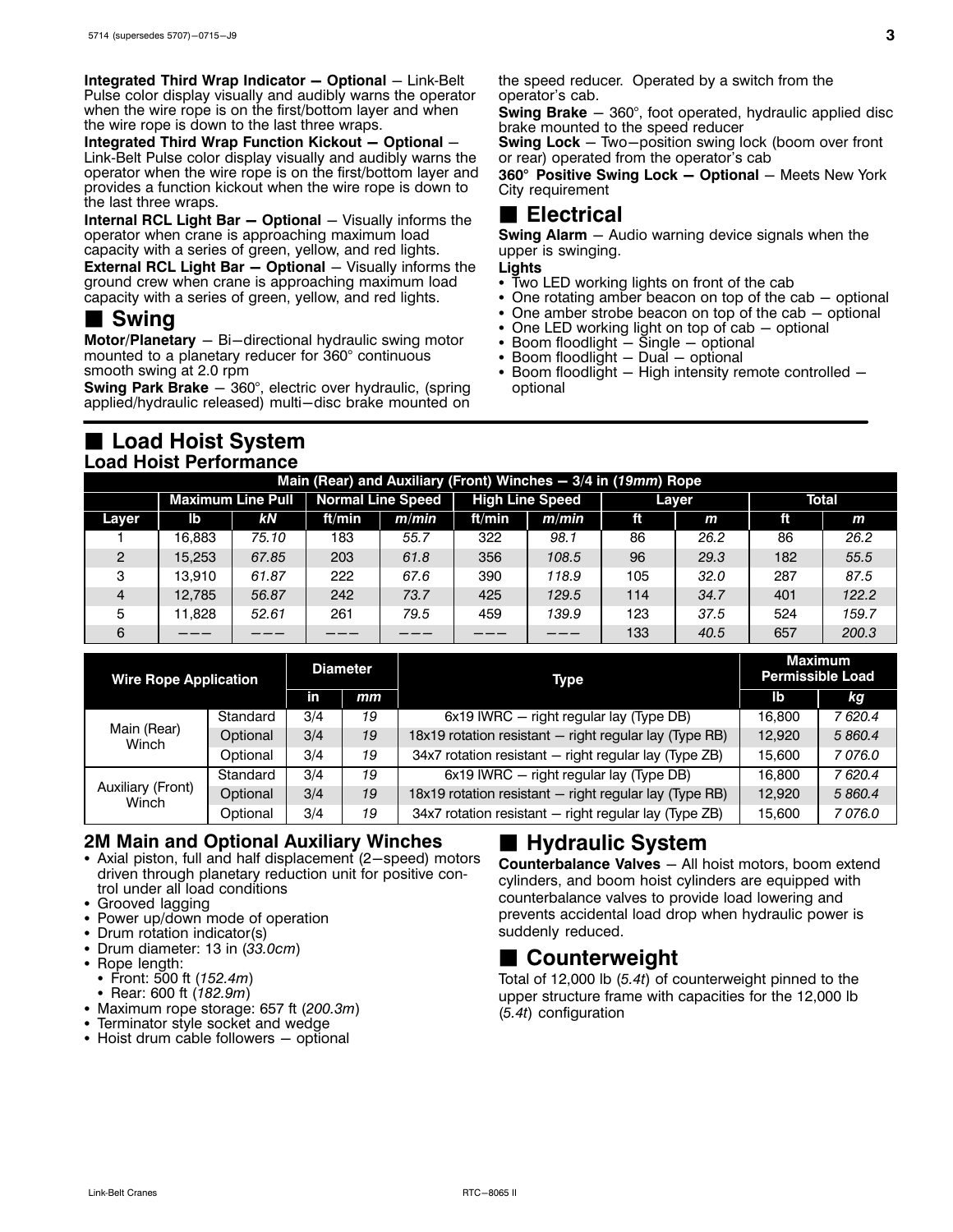# <span id="page-7-0"></span>**Carrier**

# General<br>• 10 ft 7 in (3.22)

10 ft 7 in (*3.22m*) wide

• 14 ft 7 in (*4.45m*) wheelbase (centerline of first axle to<br>centerline of second axle) centerline of second axle)

**Frame** - Box-type, torsion resistant, welded construction made of high tensile steel. Equipped with front and rear towing and tie-down lugs, tow connections, and access ladders.

### $\blacksquare$  Outriggers

**Boxes** – Two double box, front and rear welded to carrier frame

**Beams and Jacks** - Four single stage beams with Confined Area Lifting Capacities (CALC<sup>™</sup>) provide selectable outrigger extensions of full, intermediate, and retracted. Hydraulically controlled from the operator's cab with integral check valves.

**Pontoons** – Four lightweight, quick release, 23.5 x 23.5 in (*59.7 x 59.7cm*), steel pontoons with contact area of 460 in2 (*2 968cm2*) can be stored for road travel in storage racks on the carrier.

**Main Jack Reaction**  $-$  90,500 lb (41 050kg) force and 197 psi (*1 358kPa*) ground bearing pressure

### **E** Steering and Axles

**Steering** – Four independent modes consisting of two wheel front, two wheel rear, four wheel, and crab. Each mode is controlled from the steering wheel and is selected by a switch in the operator's cab.

**Drive** – Two modes: 4 x 2 and 4 x 4 for off highway travel **Axle 1**  $-$  Steered, non $-$ driven for 4 x 2 and steered, driven for  $4 \times 4$ 

Axle 2 - Steered, driven

### $\blacksquare$  Suspension

**Front** – Rigid mount to the carrier frame

**Rear** – The rear axle is suspended on the oscillation cylinders with motion of the axle controlled by a four bar linkage system. The oscillation cylinders lockout when the upper structure rotates 2.5° past centerline.

• Hydro-gas rear suspension - optional

### $\blacksquare$  **Tires and Wheels**

**Front and Rear** - Four (single) 26.5 x 25-26 ply rating, earthmover type tires on steel disc wheels • Spare tires and wheels - optional

### - **Brakes**

**Service** - Full hydraulic, dual circuit, disc type brakes on all wheel ends

**Parking/Emergency** - Spring applied type, acting on front axle

### - **Electrical**

Two batteries provide 12 volt starting and operation

#### **Lights**

- Front lighting includes two main headlights and two parking/directional indicators.
- Side lighting includes two parking/directional indicators per side.
- Rear lighting includes two parking/directional indicators, two parking/brake lights, and two reversing lights.
- Other equipment includes hazard/warning system, cab light, instrument panel light, and signal horn.

### **Engine**

| Specification                                 | <b>Cummins QSB</b>              |                                  |  |  |  |  |
|-----------------------------------------------|---------------------------------|----------------------------------|--|--|--|--|
| Numbers of<br>Cylinders                       | 6                               | 6                                |  |  |  |  |
| Cycle                                         | $\overline{4}$                  | $\overline{\mathbf{4}}$          |  |  |  |  |
| Emissions<br>Compliance Level:                | Tier 4f/Stage IV <sup>(1)</sup> | Tier 3/Stage IIIA <sup>(2)</sup> |  |  |  |  |
| Bore and Stroke:<br>inch (mm)                 | 4.21 x 4.88 (107 x<br>124)      | 4.21 x 4.88 (107 x<br>124)       |  |  |  |  |
| Piston Displacement:<br>in <sup>3</sup> $(L)$ | 408 (6.7)                       | 408 (6.7)                        |  |  |  |  |
| Max. Brake Horse-                             | 270 (201) @ 2,000<br>rpm        | 270 (201) @ 2,000<br>rpm         |  |  |  |  |
| power: hp (kW)                                | 260 (194) @ 2,200<br>rpm        | 260 (194) @ 2,200<br>rpm         |  |  |  |  |
| Peak Torque: ft lb<br>(Nm)                    | 730 (990) @ 1,500<br>rpm        | 730 (990) @ 1,500<br>rpm         |  |  |  |  |
| Electric/starting<br>systems: volts           | 12/12                           | 12/12                            |  |  |  |  |
| Alternator: amps                              | 160                             | 160                              |  |  |  |  |
| Crankcase Capacity:<br>qt $(L)$               | 15 (14.2)                       | 15 (14.2)                        |  |  |  |  |

- Water/fuel separator w/ heater and water in fuel (WIF) sensor

- -120-volt block heater - Tier 4f / Stage IV
- - $220 -$ volt block heater  $-$  Tier 3 / Stage IIIA
- -Grid heater  $-200$  amp
- - Mechanically driven, variable speed, engine controlled, viscous fan clutch
- - (1) Can only be sold and/or operated where Tier 4f and Stage IV off-highway emission standards are accepted. -
- (2) Can only be sold and/or operated where Tier 3 and Stage IIIA off-highway emission standards are accepted.

### - **Transmission**

**Powershift** - Three speed with high/low range for 6 forward and 6 reverse gears. Front axle disconnect for two or four wheel drive. Front axle disconnects in high range.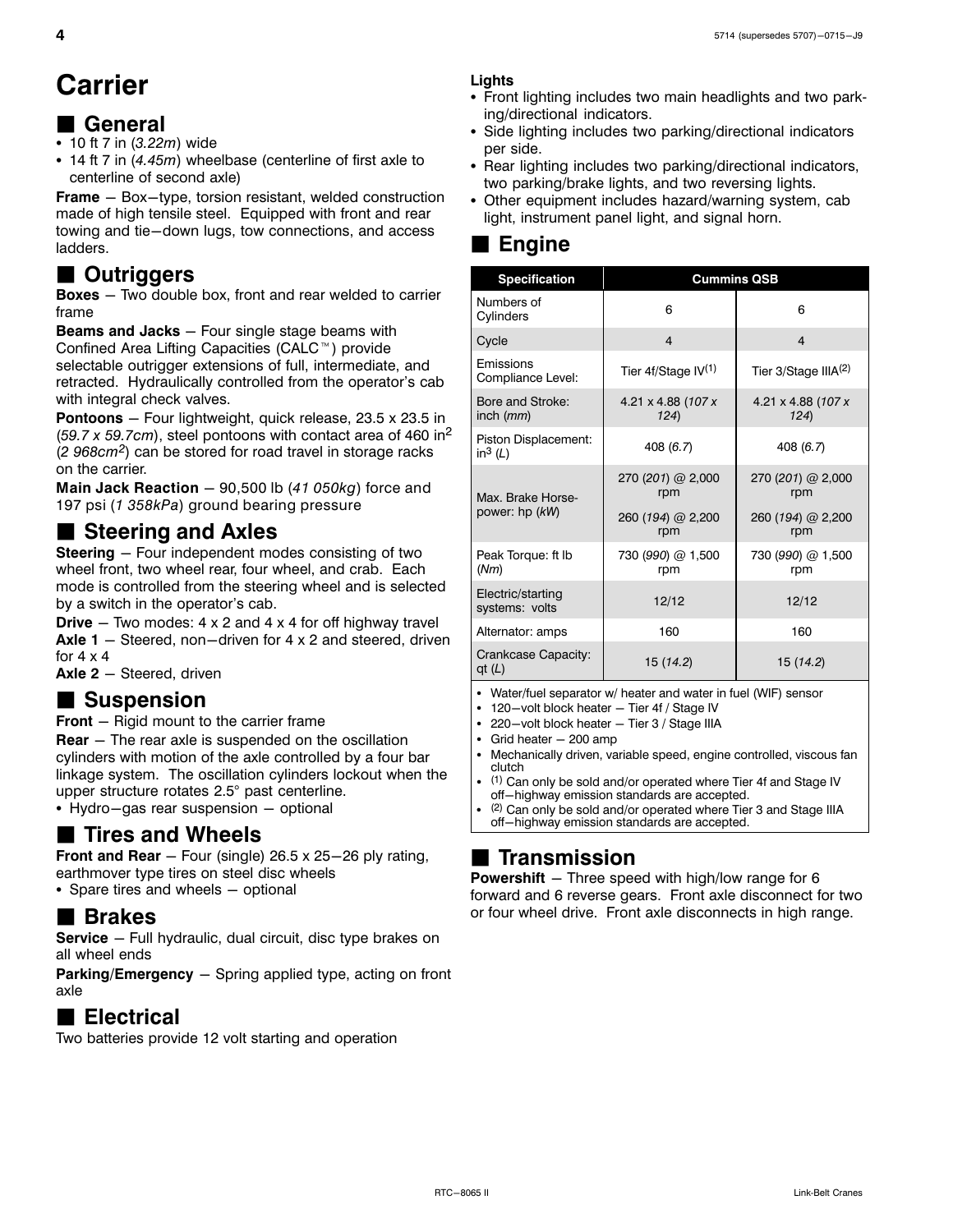### <span id="page-8-0"></span>■ Carrier Speeds and Gradeability

|                                                          | <b>Spicer</b>                                          |       | <b>Speed</b> |       | Gradeability<br>(@ stall) |  |  |  |
|----------------------------------------------------------|--------------------------------------------------------|-------|--------------|-------|---------------------------|--|--|--|
|                                                          | Gear                                                   | Ratio | mph          | km/h  | % Grade                   |  |  |  |
| 6th                                                      | Forward &                                              | 0.82  | 23.1         | 37.17 | 2.4                       |  |  |  |
| 5th                                                      | Reverse                                                | 2.25  | 9.3          | 14.97 | 10.1                      |  |  |  |
| 4th                                                      | 2WD/Hi                                                 | 4.67  | 4.6          | 7.40  | 23.7                      |  |  |  |
| 3rd                                                      | Forward &                                              | 2.4   | 8.8          | 14.16 | 11                        |  |  |  |
| 2 <sub>nd</sub>                                          | Reverse                                                | 6.54  | 3.3          | 5.31  | 35.1                      |  |  |  |
| 1st                                                      | 4WD/Low                                                | 13.6  | 1.6          | 2.57  | 100.8                     |  |  |  |
| Based on a gross vehicle weight of 88,000 lb (39 916kg). |                                                        |       |              |       |                           |  |  |  |
|                                                          | Crane operating angle must not exceed 35° (77% grade). |       |              |       |                           |  |  |  |

#### - **Fuel Tank**

One 75 gallon (*283.9L*) capacity tank

- **Diesel Exhaust Fluid (DEF) tank**
- One 5 gal (18.9L) capacity tank

#### $\blacksquare$  **Hydraulic System**

All functions are hydraulically powered allowing positive precise control with independent or simultaneous operation of all functions.

#### **Main Pumps**

- One two section fixed displacement gear pump for the front/rear winches and boom hoist circuits.
- One two section fixed displacement gear pump for the swing/telescope, power steering/outrigger/telescope, service brake, and oscillation circuits.
- One single section gear pump for the hydraulic oil cooler fan drive.
- Combined pump capacity of 138 gpm (*522.4Lpm*)

Hydraulic Reservoir - 153 gal (579.2L) capacity equipped with sight level gauge. Diffusers built in for deaeration. **Filtration** – One 10 micron, full flow line filter in the control circuit. All oil is filtered prior to return to reservoir.

Accessible for easy filter replacement.

#### **Pump Drive**

All pumps are mounted on the transmission and mechanically driven by the diesel engine.

- Front/rear winches and boom hoist pumps can be disconnected with a manual pump disconnect to aid in cold weather starting.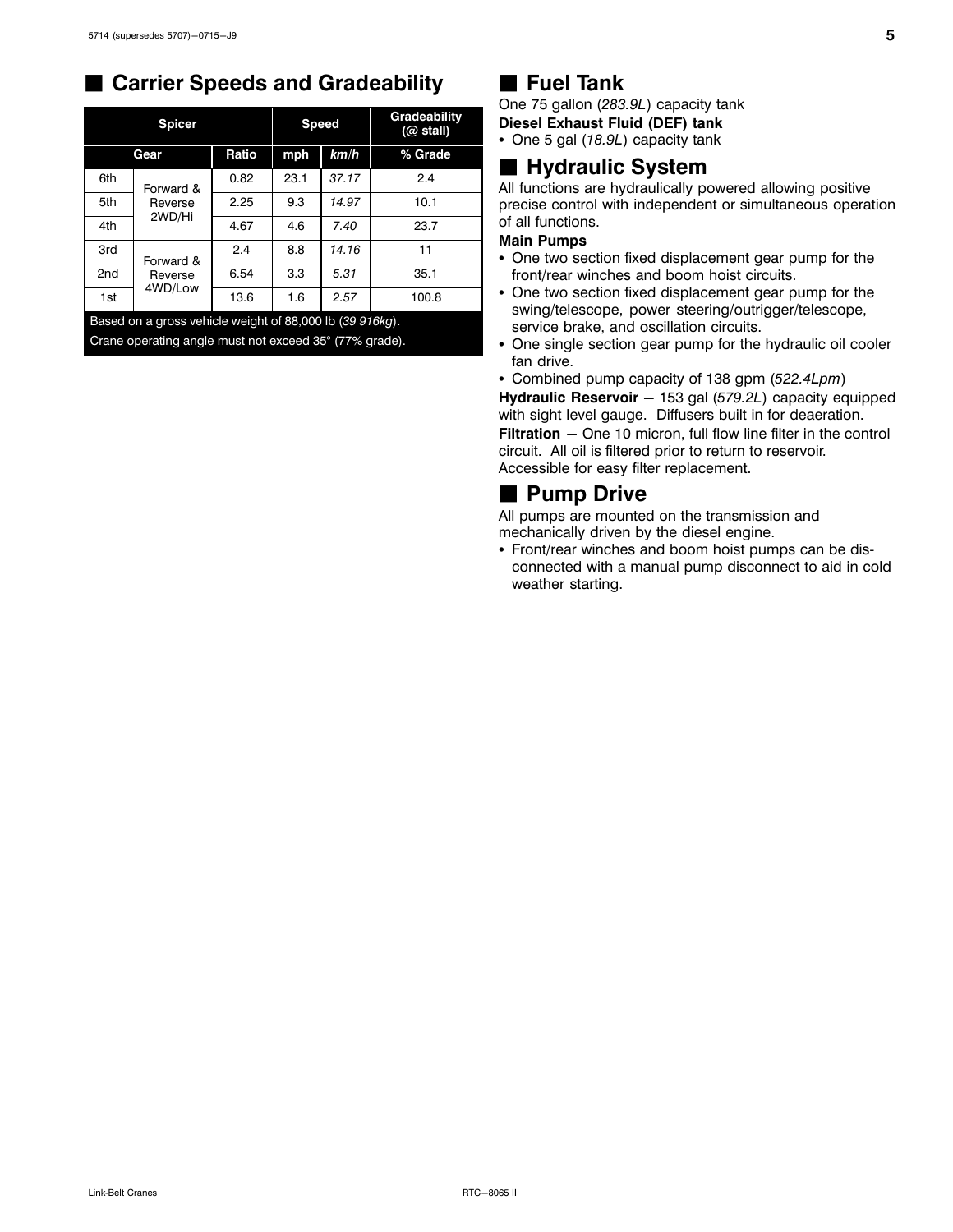# <span id="page-9-0"></span>**Axle Loads**

|                                                                            |                     |                 | <b>Gross Vehicle</b> |                    |                | <b>Upper Facing Front</b> |                   | <b>Upper Facing Rear</b> |                    |                 |                   |
|----------------------------------------------------------------------------|---------------------|-----------------|----------------------|--------------------|----------------|---------------------------|-------------------|--------------------------|--------------------|-----------------|-------------------|
| <b>Base crane with full</b>                                                |                     | Weight (1)      |                      | <b>Front Axles</b> |                |                           | <b>Rear Axles</b> |                          | <b>Front Axles</b> |                 | <b>Rear Axles</b> |
| tank of fuel                                                               |                     |                 | kg                   | lb                 | kg             | lb                        | kg                | lb                       | kg                 | lb              | kg                |
|                                                                            | Tier 4f / Stage IV  | 84,891          | 38 506               | 40,235             | 18 250         | 44,656                    | 20 25 6           | 36,367                   | 16 496             | 48,524          | 22 010            |
|                                                                            | Tier 3 / Stage IIIA | 84,834          | 38 480               | 40,520             | 18 380         | 44,314                    | 20 101            | 36,652                   | 16 625             | 48,181          | 21 855            |
| Pintle hook, front                                                         |                     | 13              | 6                    | 16                 | $\overline{7}$ | $-4$                      | $-2$              | 16                       | $\overline{7}$     | $-4$            | $-2$              |
| Pintle hook, rear                                                          |                     | $\overline{13}$ | 6                    | $-5$               | $-2$           | $\overline{17}$           | $\overline{8}$    | $-5$                     | $-2$               | $\overline{17}$ | 8                 |
| Hydro-gas suspension                                                       |                     | 48              | 22                   | 17                 | $\overline{8}$ | 31                        | 14                | 17                       | 8                  | 31              | 14                |
| Operator in cab                                                            |                     | 250             | 113                  | 134                | 61             | 116                       | 53                | 103                      | 47                 | 147             | 67                |
| Hoist drum follower - main                                                 |                     | 67              | $\overline{30}$      | $-28$              | $-13$          | $\overline{95}$           | 43                | $\overline{92}$          | $\overline{42}$    | $-25$           | $-11$             |
| Auxiliary winch with 500 ft (152.4m) wire<br>rope                          |                     | 538             | 244                  | $-100$             | $-45$          | 638                       | 289               | 610                      | 277                | $-72$           | $-33$             |
| Hoist drum follower - auxiliary                                            |                     | 67              | 30                   | $-17$              | $-8$           | 84                        | 38                | 80                       | 36                 | $-13$           | $-6$              |
| Substitute type "DB" rope with type "RB"<br>rope - main winch              |                     | 126             | 57                   | $-44$              | $-20$          | 170                       | 77                | 164                      | 74                 | $-38$           | $-17$             |
| Substitute type "DB" rope with type "RB"<br>rope - auxiliary winch         |                     | 105             | 48                   | $-19$              | $-9$           | 124                       | 56                | 119                      | 54                 | $-14$           | $-6$              |
| Substitute 500 ft (152.4m) wire rope with<br>600 ft $(182.9m)$ - auxiliary |                     | 104             | 47                   | $-19$              | $-9$           | 123                       | 56                | 118                      | 54                 | $-14$           | -6                |
| Remove 600 ft (182.9m) wire rope from rear<br>(main) winch                 |                     | $-642$          | $-291$               | 226                | 103            | $-868$                    | $-394$            | $-835$                   | $-377$             | 193             | 88                |
| Remove 500 ft (152.4m) wire rope from<br>front (auxiliary) winch           |                     | $-538$          | $-244$               | 100                | 45             | $-638$                    | $-289$            | $-610$                   | $-277$             | 72              | 33                |
| <b>Emergency steering</b>                                                  |                     | 260             | 118                  | 35                 | 16             | 225                       | 102               | 212                      | 96                 | 48              | 22                |
| 360° mechanical swing lock                                                 |                     | 140             | 64                   | 52                 | 24             | 88                        | 40                | 81                       | 37                 | 59              | 27                |
| Air conditioning                                                           |                     | 220             | 100                  | 57                 | 26             | 163                       | 74                | 152                      | 69                 | 68              | 31                |
| Floodlight to front of boom base section                                   |                     | $\overline{7}$  | 3                    | 13                 | 6              | $-6$                      | $-3$              | $-6$                     | $-3$               | 13              | 6                 |
| Fly mounting brackets to boom base<br>section for fly options              |                     | 176             | 80                   | 316                | 143            | $-140$                    | $-63$             | $-149$                   | $-67$              | 325             | 147               |
| 35 ft (10.67m) offsettable fly - stowed                                    |                     | 1,591           | 722                  | 2.504              | 1 1 3 6        | $-913$                    | $-414$            | $-995$                   | $-451$             | 2,586           | 1 1 7 3           |
| 35-58 ft (10.67-17.68m) offsettable fly -<br>stowed                        |                     | 2,263           | 1026                 | 3,162              | 1434           | $-899$                    | $-408$            | $-1,016$                 | $-461$             | 3,279           | 1487              |
| Auxiliary lifting sheave                                                   |                     | 110             | 50                   | 297                | 135            | $-187$                    | $-85$             | $-193$                   | $-88$              | 303             | 137               |
| 60 ton (54.4mt) 4-sheave hook block at<br>bumper                           |                     | 1,109           | 503                  | 1,635              | 742            | $-526$                    | $-239$            | $-583$                   | $-264$             | 1,692           | 767               |
| 70 ton (63.5mt) 5-sheave hook block at<br>bumper                           |                     | 1.400           | 635                  | 2,064              | 936            | $-664$                    | $-301$            | $-736$                   | $-334$             | 2,136           | 969               |
| 8.5 ton (7.7mt) hook ball at bumper                                        |                     | 360             | 163                  | 531                | 241            | $-171$                    | $-78$             | $-189$                   | $-86$              | 549             | 249               |
| 60 ton (54.4mt) 4-sheave hook block at<br>boom head                        |                     | 1,109           | 503                  | 2,883              | 1 308          | $-1,774$                  | $-805$            | $-1,831$                 | $-831$             | 2,940           | 1 3 3 4           |
| 70 ton (63.5mt) 5-sheave hook block at<br>boom head                        |                     | 1,400           | 635                  | 3.640              | 1651           | $-2,240$                  | $-1016$           | $-2,312$                 | $-1049$            | 3,712           | 1684              |
| 8.5 ton (7.7mt) hook ball at boom head                                     |                     | 360             | 163                  | 936                | 425            | $-576$                    | $-261$            | $-595$                   | $-670$             | 955             | 433               |

| Tire                       | Maximum Allowable Axle Load $@$ 25 mph (40.2km/h) |
|----------------------------|---------------------------------------------------|
| $26.5 \times 25 (26 - PR)$ | 51,040 lb (23 151kg)                              |
|                            |                                                   |

(1) Adjust gross vehicle weight and axle loading according to component weight. Note: All weights are  $\pm 3\%$ .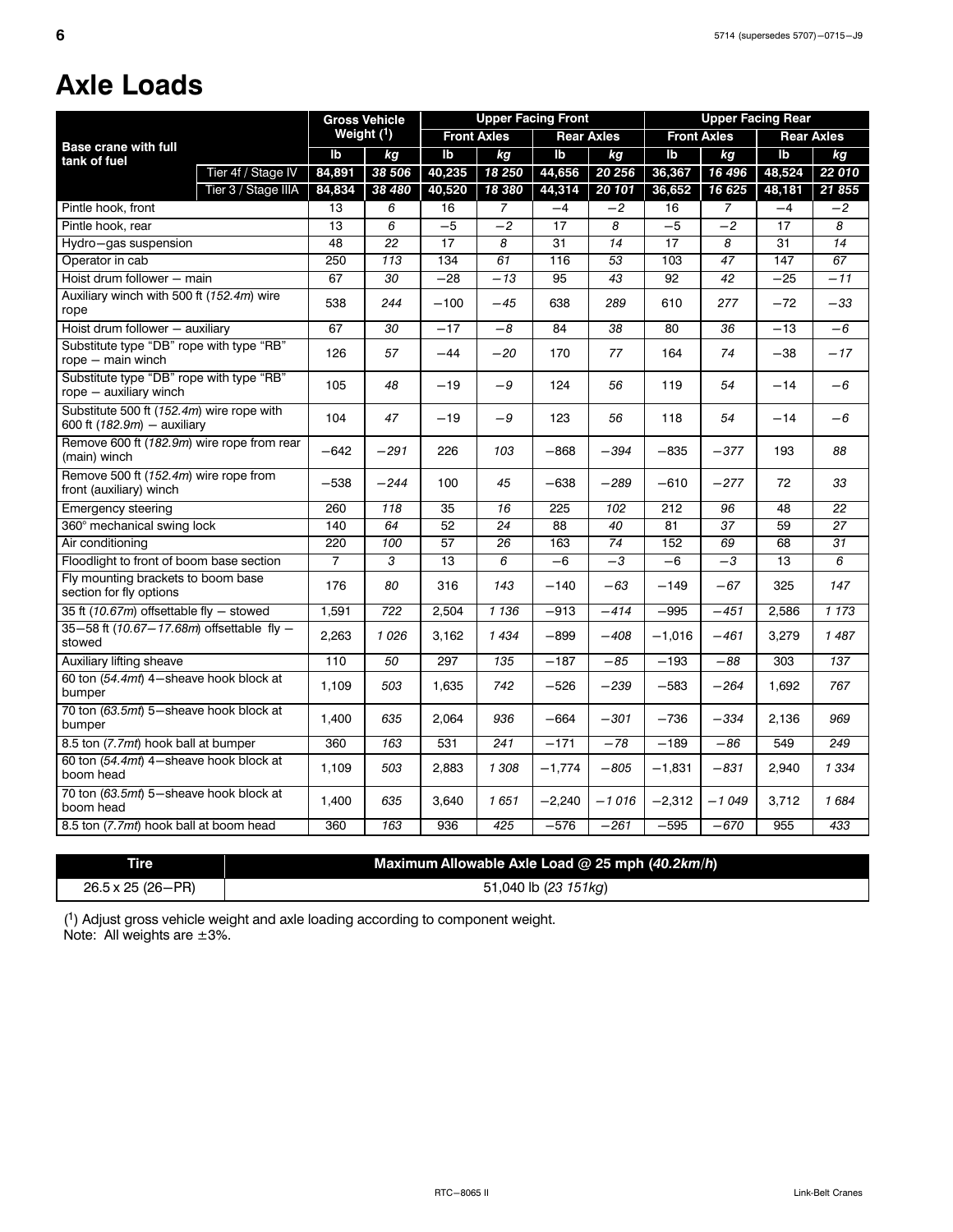### <span id="page-10-0"></span>**General Dimensions Tier 4f / Stage IV**

#### **Q** of Rotation 38' 0" (*11.6m*) 7' 0" (*2.1m*) 1' 2.47" (*0.4m*) 2' 7.55" (*0.8m*) <u> Hink+Belt</u>  $\circ$ ō  $\frac{1}{\mathfrak{g}}$  . 12' 7.57" (*3.8m*) @ 0° ∖⊪µ…  $\frac{1}{\sqrt{2}}$  $12' 2.05"$ 7' 5.39" (*3.7m*) 10' 7.63" (*3.2m*) @ -3° 10.56" WA) f. (*2.3m*) @ 0° 5' 5.62" (*1.7m*) @ -3° **ROUTERY** C ЕLF (*0.3m*) ţ<br>Ö 5' 8.57" (*1.7m*) 21.9° 25.2° annl 1' 3.18" (*0.4m*) 1' 6.16" (*0.5m*)  $7' 8$ 6' 11" (*2.1m*) (*2.3m*) 13' 6.81" 13' 6.81" (*4.1m*) (*4.1m*) 45' 5.6" (*13.6m*) 47' 2.36" (*14.4m*) **Turning Radius - Front Wheel (4x2) Steering <b>English Metric**<br>
Wall to wall over carrier **All to wall over Carrier English English English English English English English** Wall to wall over carrier 43' 2" 13.2m<br>
Wall to wall over boom attachment<br>
53' 3" 16.2m **Q** of Rotation Wall to wall over boom attachment 53' 3" 16.2m<br>
Curb to curb  $41' 6" 12.6m$ Curb to curb 41' 6" *12.6m* Centerline of tire 40' 0" **12.2m** 10' 2" (*3.1m*) 5' 4.88" **Turning Radius - All Wheel (4x4) Steering English Metric Leap is a metric Wall to wall over carrier Wall to wall over carrier and the Vall of the Vall of the Vall of the Vall of the Vall of the Vall of the Vall of the Val** (*1.6m*) Wall to wall over carrier **26' 6"** 8.1m<br>
Wall to wall over boom attachment 38' 0" 11.6m Wall to wall over boom attachment 38' 0" 11.6m<br>
Curb to curb 38' 0" 11.6m<br>
24' 10" 7.6m Curb to curb 24' 10" *7.6m* Centerline of tire 23' 6" **7.2m Tail Swing English** *Metric* With counterweight 13' 8.14" *4.2m* Without counterweight N/A *N/A N/A* **Lunds** 23.03" (*0.6m*) ब  $\overline{r}$  $\mathbf{\hat{V}}$ ДΘ  $\begin{bmatrix} 9.82 \\ (0.2m) \end{bmatrix}$ 8' 2.45" (*2.5m*)(*0.2m*) 13.21" 9' 6.75" (*0.3m*) (*2.9m*)

Not To Scale

10' 7.5" (*3.2m*) 17' 9.27" (*5.4m*)

24' 0" (*7.3m*)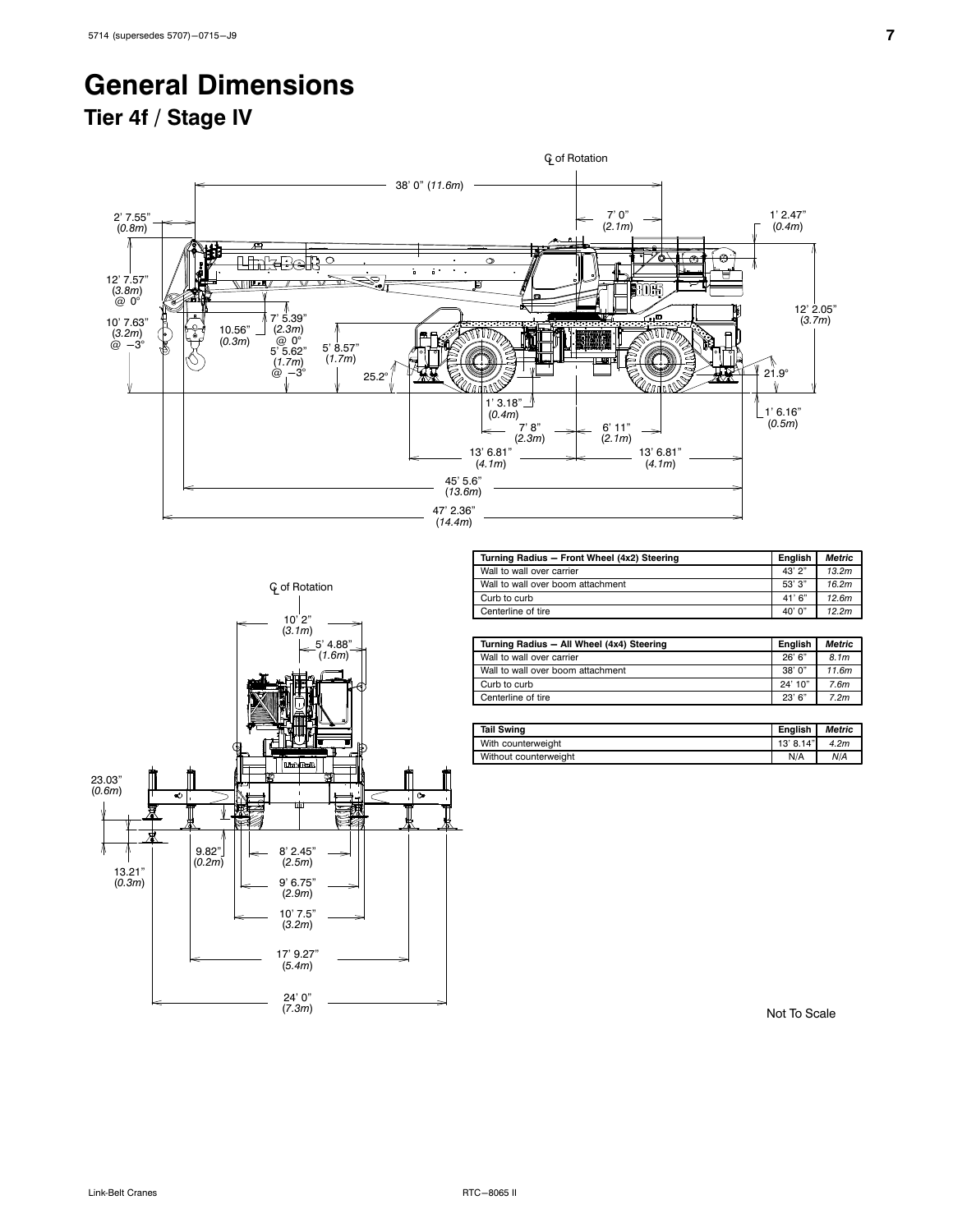# <span id="page-11-0"></span>**General Dimensions**

### **Tier 3 / Stage IIIA**



Not To Scale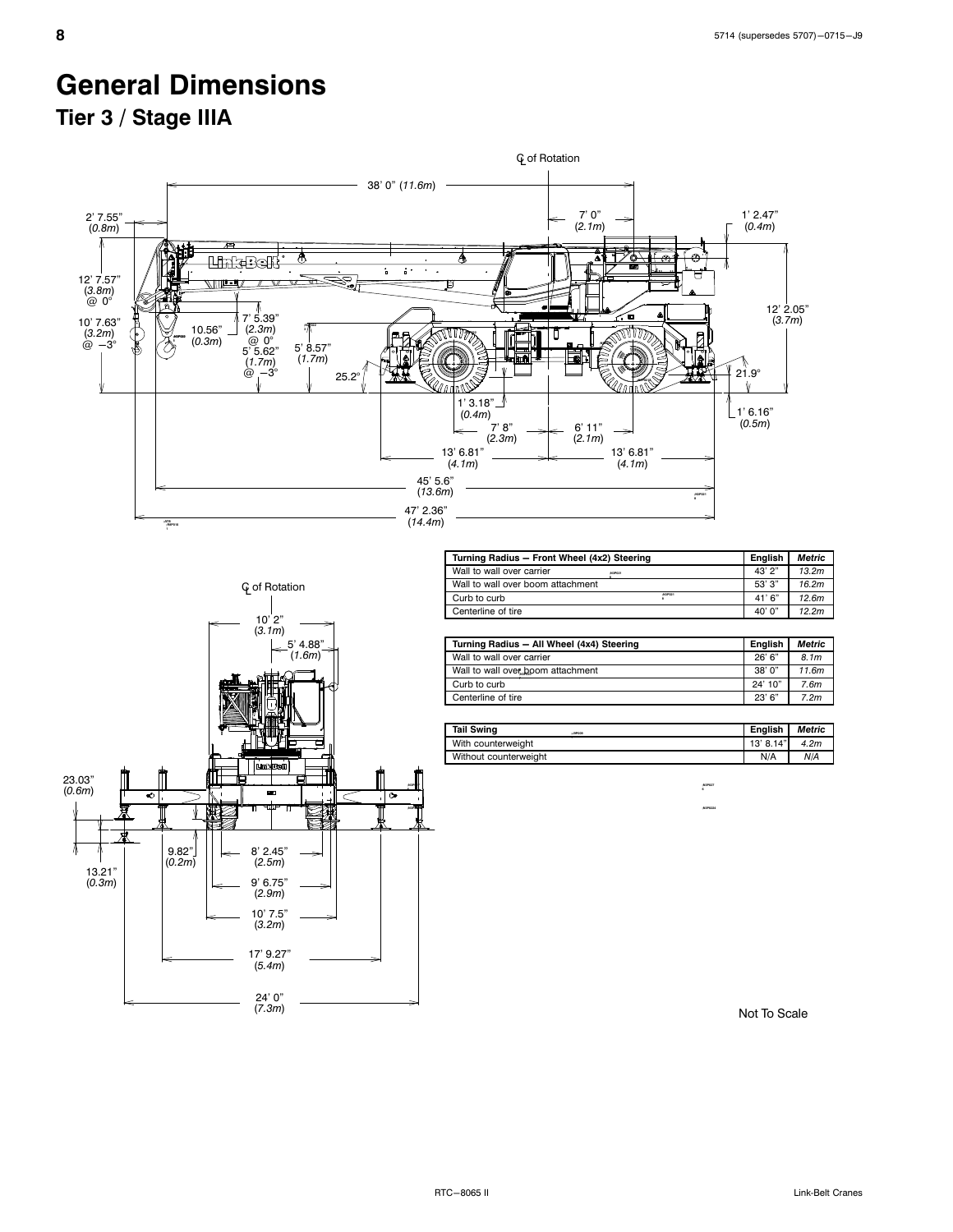## <span id="page-12-0"></span>**Working Range Diagram**

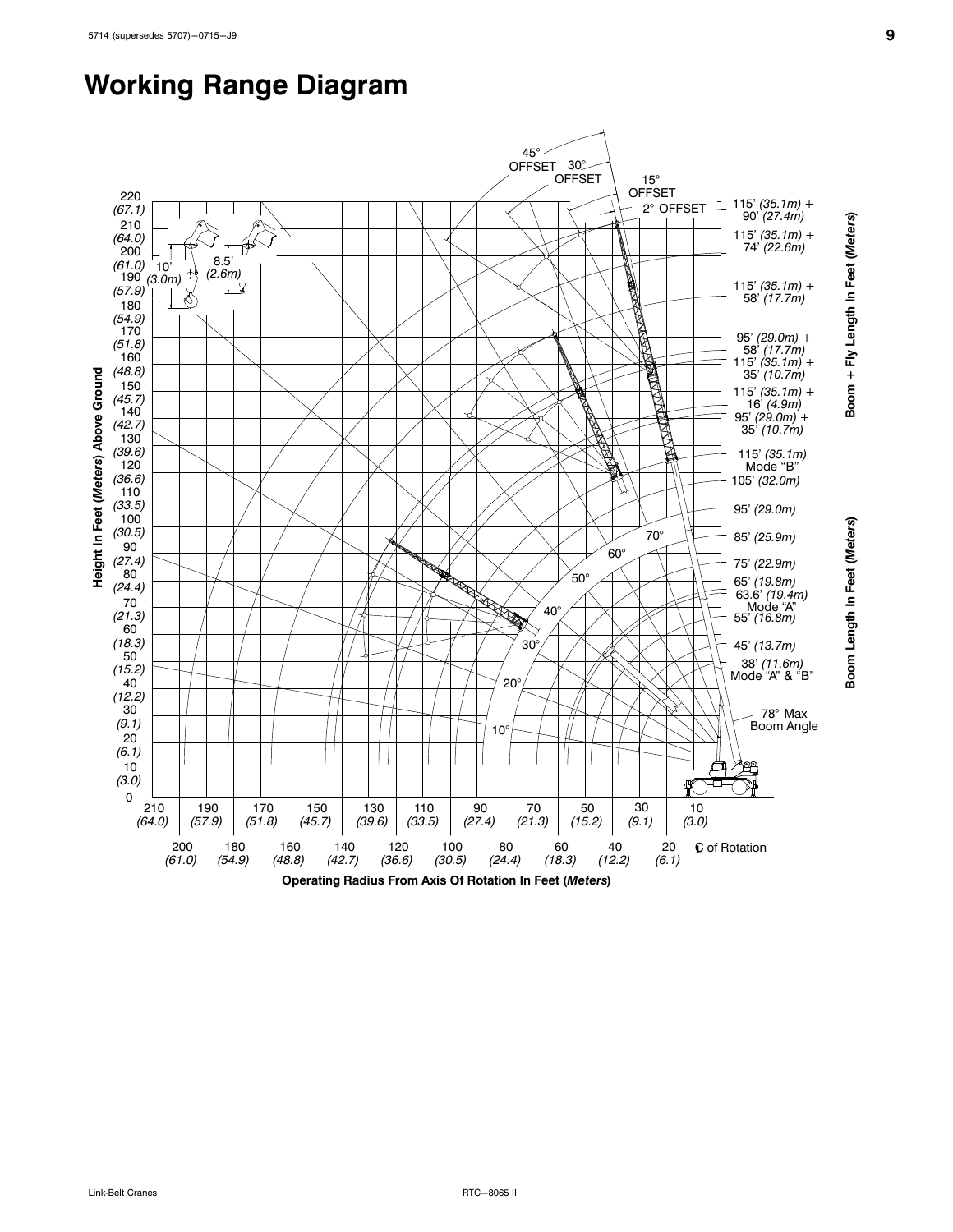# <span id="page-13-0"></span>**Boom Extend Modes**

### **Boom Mode "A" (A−max)**

Only inner mid section telescopes.

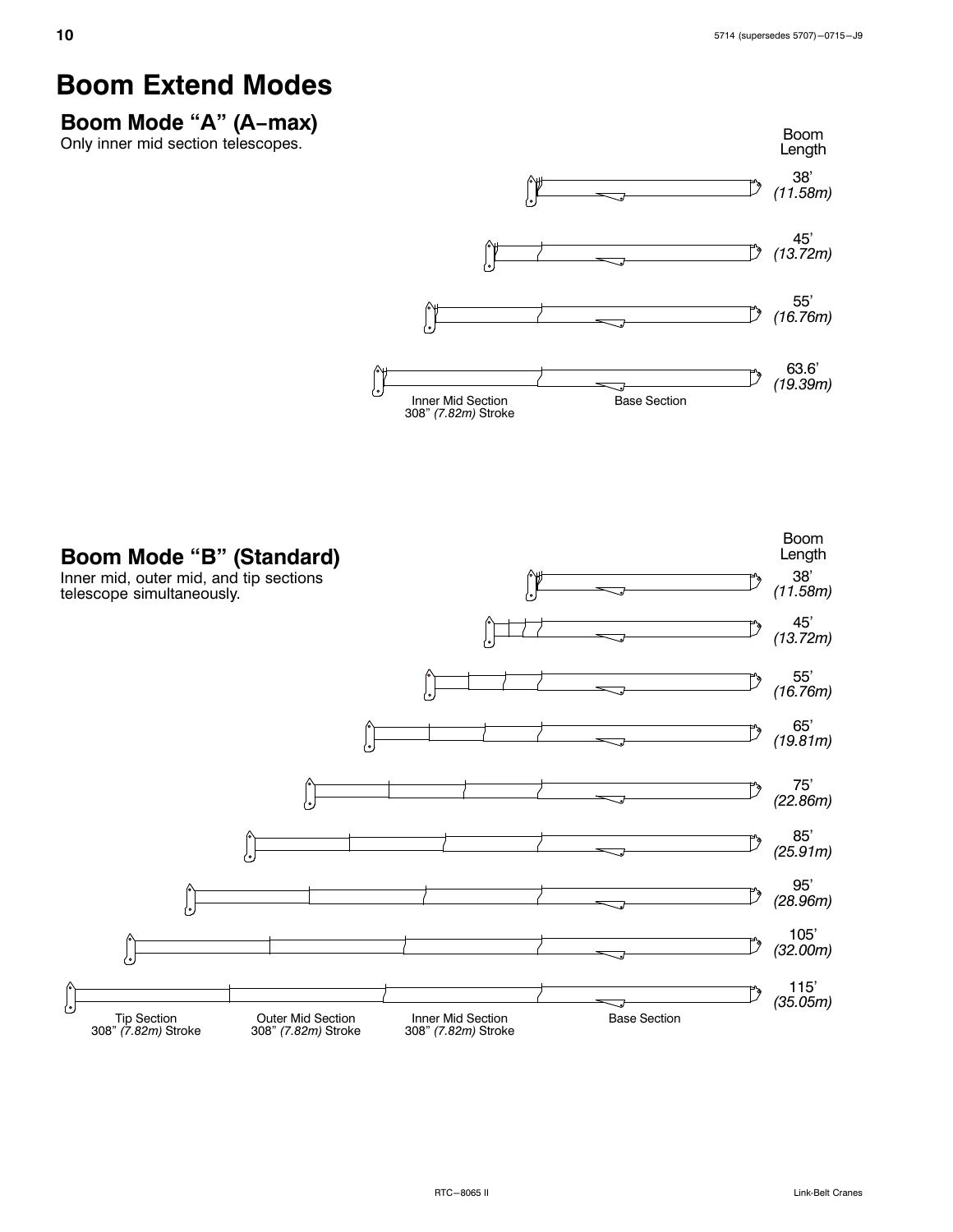# <span id="page-14-0"></span>**Main Boom Lift Capacity Charts - Imperial**

| Fully Extended Outriggers - 360° Rotation<br>(All Capacities Are Listed In Pounds) |         |         |         |          |                  |        |        |        |        |                   |  |
|------------------------------------------------------------------------------------|---------|---------|---------|----------|------------------|--------|--------|--------|--------|-------------------|--|
| <b>Radius</b>                                                                      |         |         |         |          | Boom Length (ft) |        |        |        |        | <b>Radius</b>     |  |
| (f <sup>t</sup> )                                                                  | 38      | 45      | 55      | 63.6/65  | 75               | 85     | 95     | 105    | 115    | (f <sup>t</sup> ) |  |
| 9                                                                                  | 130,000 |         |         |          |                  |        |        |        |        | 9                 |  |
| 10                                                                                 | 120,000 | 108,200 | 106,100 |          |                  |        |        |        |        | 10                |  |
| 12                                                                                 | 108,900 | 104,600 | 98,100  | 71,900** |                  |        |        |        |        | 12                |  |
| 15                                                                                 | 91,600  | 91,200  | 86,200  | 71,900** | 54,000           |        |        |        |        | 15                |  |
| 20                                                                                 | 67,100  | 66,800  | 66,400  | 66,100** | 54,000           | 55,900 | 46,400 |        |        | 20                |  |
| 25                                                                                 | 52,000  | 52,600  | 53,000  | 53,000   | 53,700           | 49,900 | 41,800 | 36,200 | 28,100 | 25                |  |
| 30                                                                                 | 41,800  | 42,500  | 43,000  | 43,400   | 43,600           | 43,800 | 37,800 | 34,200 | 28,100 | 30                |  |
| 35                                                                                 |         | 33,300  | 33,900  | 34,200   | 34,400           | 34,600 | 34,000 | 30,700 | 28,100 | 35                |  |
| 40                                                                                 |         |         | 26,400  | 26,700   | 26,900           | 27,100 | 27,200 | 27,300 | 25,700 | 40                |  |
| 45                                                                                 |         |         | 21,200  | 21,600   | 21,800           | 22,000 | 22,100 | 22,100 | 22,200 | 45                |  |
| 50                                                                                 |         |         |         | 17,700   | 18,000           | 18,100 | 18,200 | 18,300 | 18,300 | 50                |  |
| 55                                                                                 |         |         |         | 14,800   | 15,000           | 15,100 | 15,200 | 15,300 | 15,400 | 55                |  |
| 60                                                                                 |         |         |         |          | 12,700           | 12,800 | 12,900 | 13,000 | 13,000 | 60                |  |
| 65                                                                                 |         |         |         |          | 10,800           | 11,000 | 11,100 | 11,200 | 11,200 | 65                |  |
| 70                                                                                 |         |         |         |          |                  | 9,400  | 9,500  | 9,600  | 9,700  | 70                |  |
| 75                                                                                 |         |         |         |          |                  | 8,100  | 8,200  | 8,300  | 8,300  | 75                |  |
| 80                                                                                 |         |         |         |          |                  |        | 7,100  | 7,100  | 7,200  | 80                |  |
| 85                                                                                 |         |         |         |          |                  |        | 6,100  | 6,200  | 6,200  | 85                |  |
| 90                                                                                 |         |         |         |          |                  |        |        | 5,300  | 5,400  | 90                |  |
| 95                                                                                 |         |         |         |          |                  |        |        | 4,600  | 4,600  | 95                |  |
| 100                                                                                |         |         |         |          |                  |        |        |        | 4,000  | 100               |  |
| 105                                                                                |         |         |         |          |                  |        |        |        | 3,400  | 105               |  |
| ** 63.6 A-max Mode                                                                 |         |         |         |          |                  |        |        |        |        |                   |  |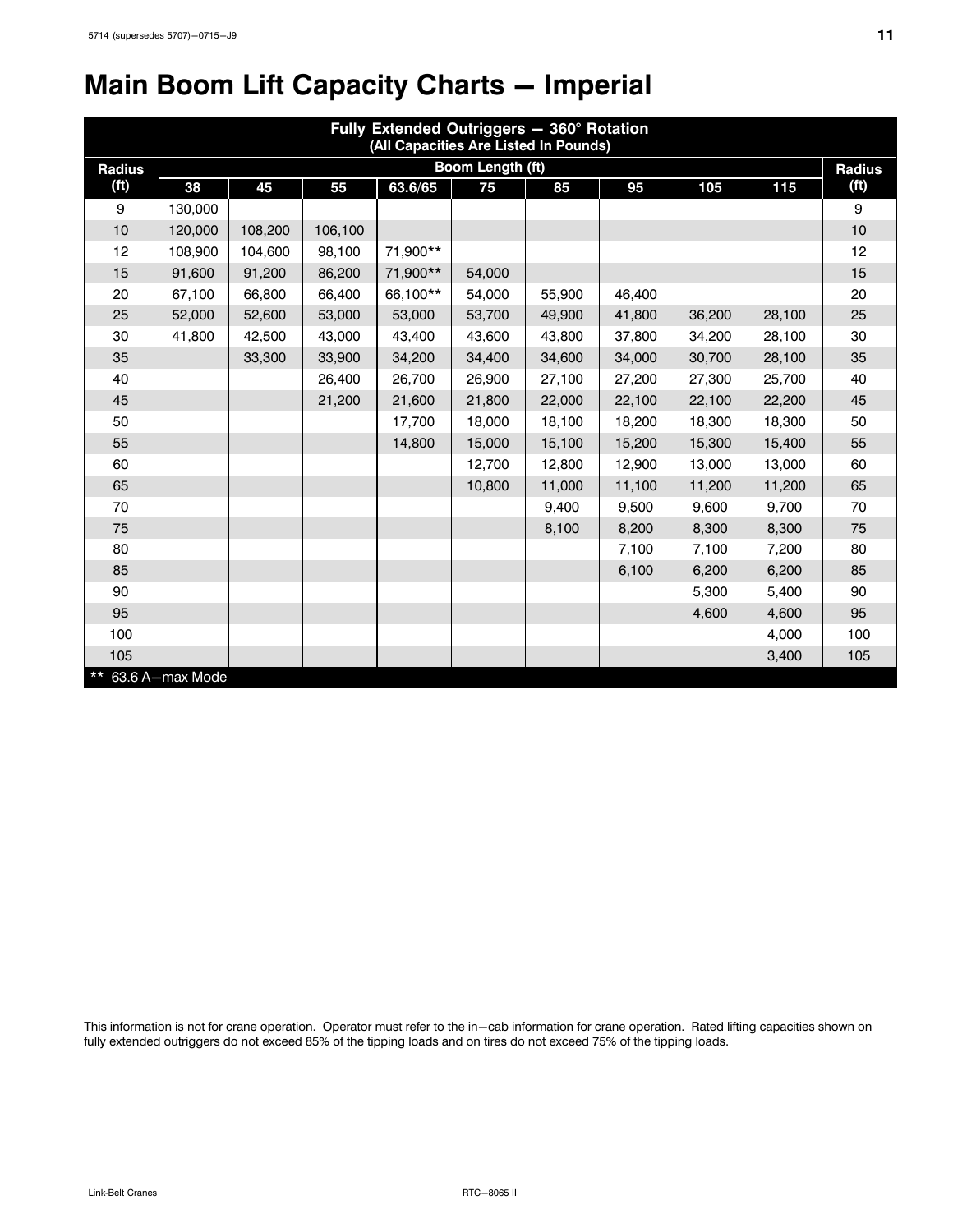<span id="page-15-0"></span>

| On Tires - Stationary - Boom Centered Over Front Between Tire Tracks<br>(All Capacities Are Listed In Pounds) |        |        |        |        |        |        |                   |  |  |  |  |
|---------------------------------------------------------------------------------------------------------------|--------|--------|--------|--------|--------|--------|-------------------|--|--|--|--|
| Boom Length (ft)<br>Radius                                                                                    |        |        |        |        |        |        |                   |  |  |  |  |
| (f <sup>t</sup> )                                                                                             | 38     | 45     | 55     | 65     | 75     | 85     | (f <sup>t</sup> ) |  |  |  |  |
| 10                                                                                                            | 64,000 |        |        |        |        |        | 10                |  |  |  |  |
| 12                                                                                                            | 56,800 | 56,400 |        |        |        |        | 12                |  |  |  |  |
| 15                                                                                                            | 48,500 | 48,900 | 39,500 |        |        |        | 15                |  |  |  |  |
| 20                                                                                                            | 38,400 | 39,100 | 39,500 | 30,400 |        |        | 20                |  |  |  |  |
| 25                                                                                                            | 29,000 | 29,700 | 30,100 | 30,400 | 22,400 |        | 25                |  |  |  |  |
| 30                                                                                                            | 20,600 | 21,400 | 21,900 | 22,200 | 22,400 | 17,200 | 30                |  |  |  |  |
| 35                                                                                                            |        | 16,000 | 16,600 | 16,900 | 17,100 | 17,200 | 35                |  |  |  |  |
| 40                                                                                                            |        |        | 12,900 | 13,300 | 13,400 | 13,600 | 40                |  |  |  |  |
| 45                                                                                                            |        |        | 10,200 | 10,600 | 10,800 | 11,000 | 45                |  |  |  |  |
| 50                                                                                                            |        |        |        | 8,500  | 8,800  | 8,900  | 50                |  |  |  |  |
| 55                                                                                                            |        |        |        | 6,800  | 7,100  | 7,300  | 55                |  |  |  |  |
| 60                                                                                                            |        |        |        |        | 5,700  | 5,900  | 60                |  |  |  |  |
| 65                                                                                                            |        |        |        |        | 4,600  | 4,800  | 65                |  |  |  |  |
| 70                                                                                                            |        |        |        |        |        | 3,900  | 70                |  |  |  |  |
| 75                                                                                                            |        |        |        |        |        | 3,100  | 75                |  |  |  |  |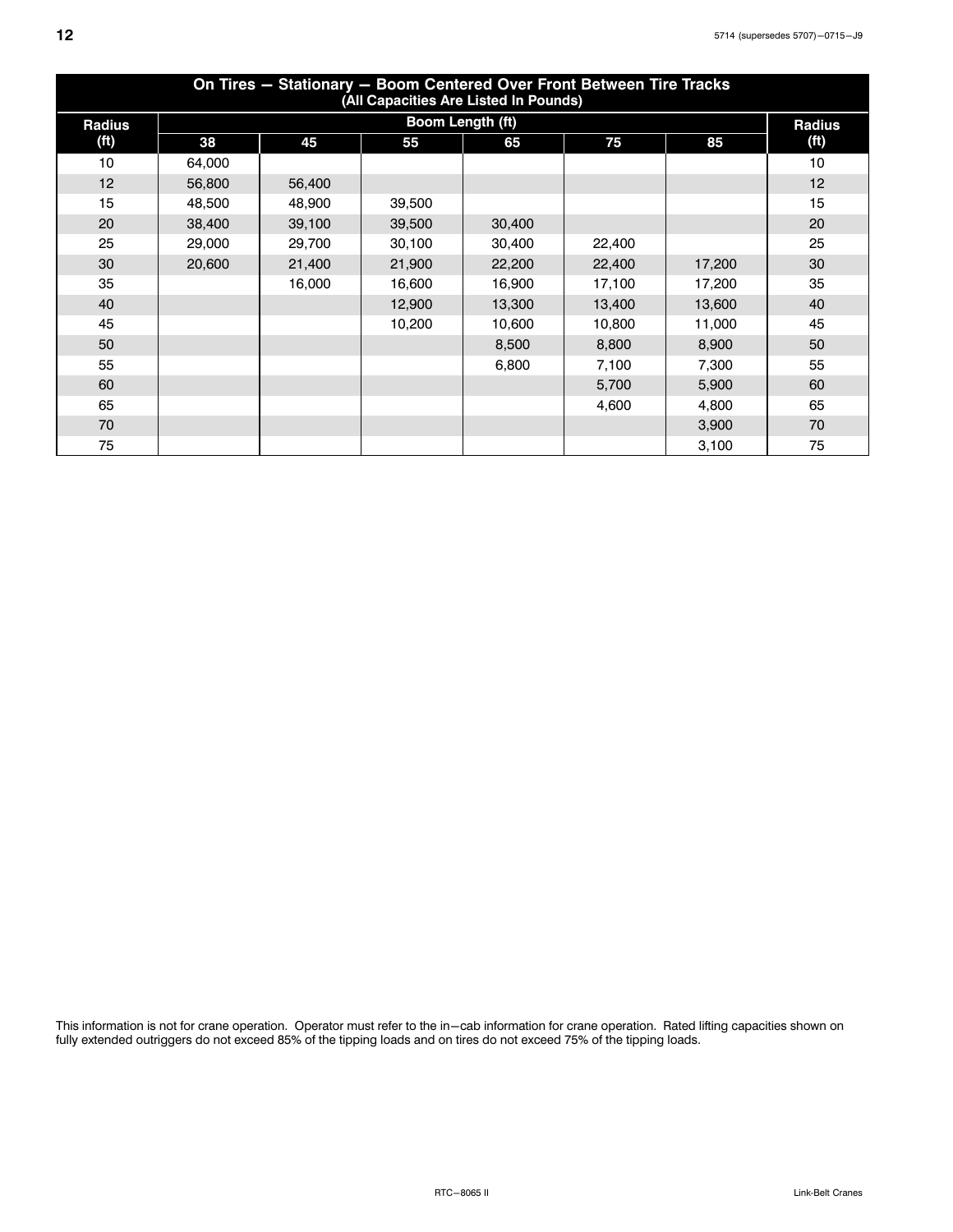<span id="page-16-0"></span>

| On Tires - Pick & Carry (Creep) - Boom Centered Over Front<br>(All Capacities Are Listed In Pounds) |                  |        |        |        |                   |        |    |  |  |  |
|-----------------------------------------------------------------------------------------------------|------------------|--------|--------|--------|-------------------|--------|----|--|--|--|
| Radius                                                                                              | Boom Length (ft) |        |        |        |                   |        |    |  |  |  |
| (f <sup>t</sup> )                                                                                   | 38               | 45     | 75     | 85     | (f <sup>t</sup> ) |        |    |  |  |  |
| 10                                                                                                  | 63,000           |        |        |        |                   |        | 10 |  |  |  |
| 12                                                                                                  | 55,200           | 54,900 |        |        |                   |        | 12 |  |  |  |
| 15                                                                                                  | 46,300           | 46,700 | 39,500 |        |                   |        | 15 |  |  |  |
| 20                                                                                                  | 35,700           | 36,100 | 36,600 | 30,400 |                   |        | 20 |  |  |  |
| 25                                                                                                  | 28,300           | 28,800 | 29,300 | 29,600 | 22,400            |        | 25 |  |  |  |
| 30                                                                                                  | 20,600           | 21,400 | 21,900 | 22,200 | 22,400            | 17,200 | 30 |  |  |  |
| 35                                                                                                  |                  | 16,000 | 16,600 | 16,900 | 17,100            | 17,200 | 35 |  |  |  |
| 40                                                                                                  |                  |        | 12,900 | 13,300 | 13,400            | 13,600 | 40 |  |  |  |
| 45                                                                                                  |                  |        | 10,200 | 10,600 | 10,800            | 11,000 | 45 |  |  |  |
| 50                                                                                                  |                  |        |        | 8,500  | 8,800             | 8,900  | 50 |  |  |  |
| 55                                                                                                  |                  |        |        | 6,800  | 7,100             | 7,300  | 55 |  |  |  |
| 60                                                                                                  |                  |        |        |        | 5,700             | 5,900  | 60 |  |  |  |
| 65                                                                                                  |                  |        |        |        | 4,600             | 4,800  | 65 |  |  |  |
| 70                                                                                                  |                  |        |        |        |                   | 3,900  | 70 |  |  |  |
| 75                                                                                                  |                  |        |        |        |                   | 3,100  | 75 |  |  |  |

| On Tires - Stationary - $360^\circ$ Rotation<br>(All Capacities Are Listed In Pounds) |                  |        |        |        |        |       |                   |  |  |  |  |
|---------------------------------------------------------------------------------------|------------------|--------|--------|--------|--------|-------|-------------------|--|--|--|--|
| <b>Radius</b>                                                                         | Boom Length (ft) |        |        |        |        |       |                   |  |  |  |  |
| (f <sup>t</sup> )                                                                     | 38               | 45     | 55     | 65     | 75     | 85    | (f <sup>t</sup> ) |  |  |  |  |
| 10                                                                                    | 47,700           |        |        |        |        |       | 10                |  |  |  |  |
| 12                                                                                    | 39,000           | 39,500 |        |        |        |       | 12                |  |  |  |  |
| 15                                                                                    | 26,800           | 27,400 | 27,800 |        |        |       | 15                |  |  |  |  |
| 20                                                                                    | 16,200           | 16,800 | 17,300 | 17,600 |        |       | 20                |  |  |  |  |
| 25                                                                                    | 10,500           | 11,100 | 11,700 | 12,000 | 12,200 |       | 25                |  |  |  |  |
| 30                                                                                    | 6,800            | 7,500  | 8,100  | 8,400  | 8,600  | 8,800 | 30                |  |  |  |  |
| 35                                                                                    |                  | 5,000  | 5,600  | 5,900  | 6,200  | 6,300 | 35                |  |  |  |  |
| 40                                                                                    |                  |        | 3,800  | 4,100  | 4,400  | 4,600 | 40                |  |  |  |  |
| 45                                                                                    |                  |        | 2,400  | 2,800  | 3,000  | 3,200 | 45                |  |  |  |  |
| 50                                                                                    |                  |        |        | 1,700  | 1,900  | 2,100 | 50                |  |  |  |  |
| 55                                                                                    |                  |        |        |        | 1,100  | 1,200 | 55                |  |  |  |  |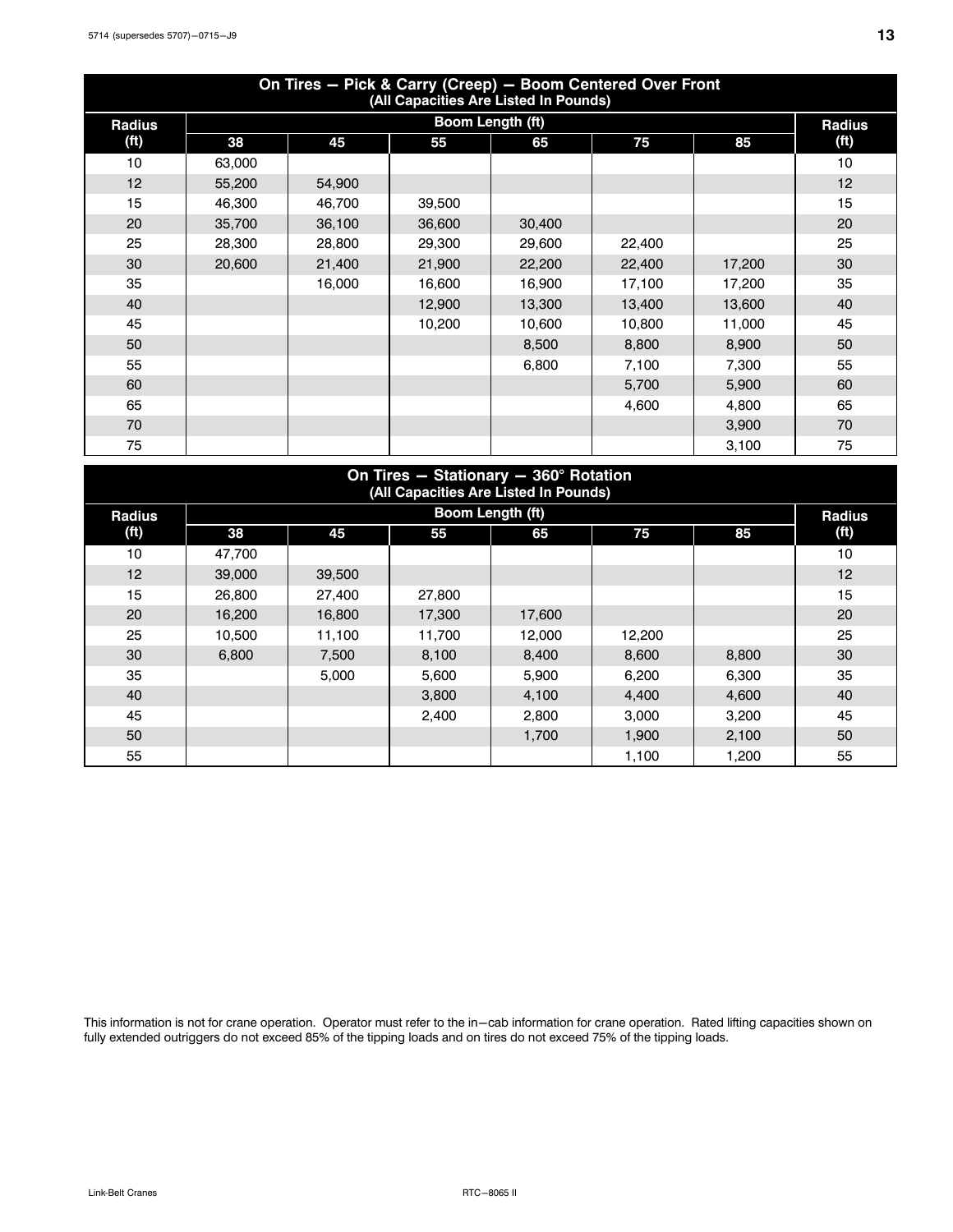# <span id="page-17-0"></span>**Fly Attachment Lift Capacity Charts - Optional**

|                   | Fully Extended Outriggers - 360° Rotation<br>(All Capacities Are Listed In Pounds) |                                          |       |       |                                           |                 |       |       |       |  |  |  |  |
|-------------------|------------------------------------------------------------------------------------|------------------------------------------|-------|-------|-------------------------------------------|-----------------|-------|-------|-------|--|--|--|--|
|                   |                                                                                    | 115 ft Main Boom Length<br>2° Fly Offset |       |       | 115 ft Main Boom Length<br>15° Fly Offset |                 |       |       |       |  |  |  |  |
| Radius            |                                                                                    | Fly Length (ft)                          |       |       | Radius                                    | Fly Length (ft) |       |       |       |  |  |  |  |
| (f <sup>t</sup> ) | 35                                                                                 | 58                                       | 74    | 90    | (f <sup>t</sup> )                         | 35              | 58    | 74    | 90    |  |  |  |  |
| 35                | 13,100                                                                             |                                          |       |       | 35                                        |                 |       |       |       |  |  |  |  |
| 40                | 13,100                                                                             |                                          |       |       | 40                                        |                 |       |       |       |  |  |  |  |
| 45                | 13,100                                                                             | 8,800                                    |       |       | 45                                        | 11,800          |       |       |       |  |  |  |  |
| 50                | 12,900                                                                             | 8,700                                    | 7,200 |       | 50                                        | 11,500          |       |       |       |  |  |  |  |
| 55                | 12,600                                                                             | 8,400                                    | 7,200 | 5,500 | 55                                        | 11,200          |       |       |       |  |  |  |  |
| 60                | 12,300                                                                             | 8,200                                    | 7,200 | 5,500 | 60                                        | 11,000          | 7,100 |       |       |  |  |  |  |
| 65                | 12,000                                                                             | 8,000                                    | 7,000 | 5,400 | 65                                        | 10,700          | 6,900 | 5,900 |       |  |  |  |  |
| 70                | 10,600                                                                             | 7,700                                    | 6,500 | 5,000 | 70                                        | 10,400          | 6,700 | 5,600 | 4,500 |  |  |  |  |
| 75                | 9,200                                                                              | 7,500                                    | 6,100 | 4,700 | 75                                        | 9,800           | 6,500 | 5,300 | 4,200 |  |  |  |  |
| 80                | 8,000                                                                              | 7,200                                    | 5,800 | 4,300 | 80                                        | 8,600           | 6,300 | 5,000 | 3,900 |  |  |  |  |
| 85                | 7,000                                                                              | 7,000                                    | 5,400 | 4,100 | 85                                        | 7,500           | 6,100 | 4,700 | 3,600 |  |  |  |  |
| 90                | 6,200                                                                              | 6,700                                    | 5,100 | 3,800 | 90                                        | 6,600           | 5,900 | 4,500 | 3,400 |  |  |  |  |
| 95                | 5,400                                                                              | 5,900                                    | 4,900 | 3,600 | 95                                        | 5,800           | 5,700 | 4,300 | 3,200 |  |  |  |  |
| 100               | 4,700                                                                              | 5,200                                    | 4,600 | 3,300 | 100                                       | 5,100           | 5,600 | 4,100 | 3,000 |  |  |  |  |
| 105               | 4,100                                                                              | 4,600                                    | 4,400 | 3,100 | 105                                       | 4,400           | 5,200 | 3,900 | 2,800 |  |  |  |  |
| 110               | 3,600                                                                              | 4,100                                    | 4,000 | 2,900 | 110                                       | 3,900           | 4,600 | 3,700 | 2,700 |  |  |  |  |
| 115               | 3,100                                                                              | 3,600                                    | 3,500 | 2,800 | 115                                       | 3,300           | 4,000 | 3,500 | 2,500 |  |  |  |  |
| 120               | 2,600                                                                              | 3,100                                    | 3,000 | 2,600 | 120                                       | 2,900           | 3,500 | 3,400 | 2,400 |  |  |  |  |
| 125               | 2,200                                                                              | 2,700                                    | 2,600 | 2,500 | 125                                       | 2,400           | 3,100 | 3,000 | 2,200 |  |  |  |  |
| 130               | 1,900                                                                              | 2,300                                    | 2,200 | 2,200 | 130                                       | 2,000           | 2,700 | 2,600 | 2,100 |  |  |  |  |
| 135               | 1,500                                                                              | 2,000                                    | 1,900 | 1,900 | 135                                       | 1,600           | 2,300 | 2,200 | 2,000 |  |  |  |  |
| 140               | 1,200                                                                              | 1,600                                    | 1,500 | 1,500 | 140                                       | 1,300           | 1,900 | 1,800 | 1,900 |  |  |  |  |
| 145               |                                                                                    | 1,400                                    | 1,200 | 1,200 | 145                                       |                 | 1,600 | 1,500 | 1,500 |  |  |  |  |
| 150               |                                                                                    | 1,100                                    | 1,000 |       | 150                                       |                 | 1,300 | 1,200 | 1,200 |  |  |  |  |
| 155               |                                                                                    | 800                                      |       |       | 155                                       |                 | 1,000 | 900   | 900   |  |  |  |  |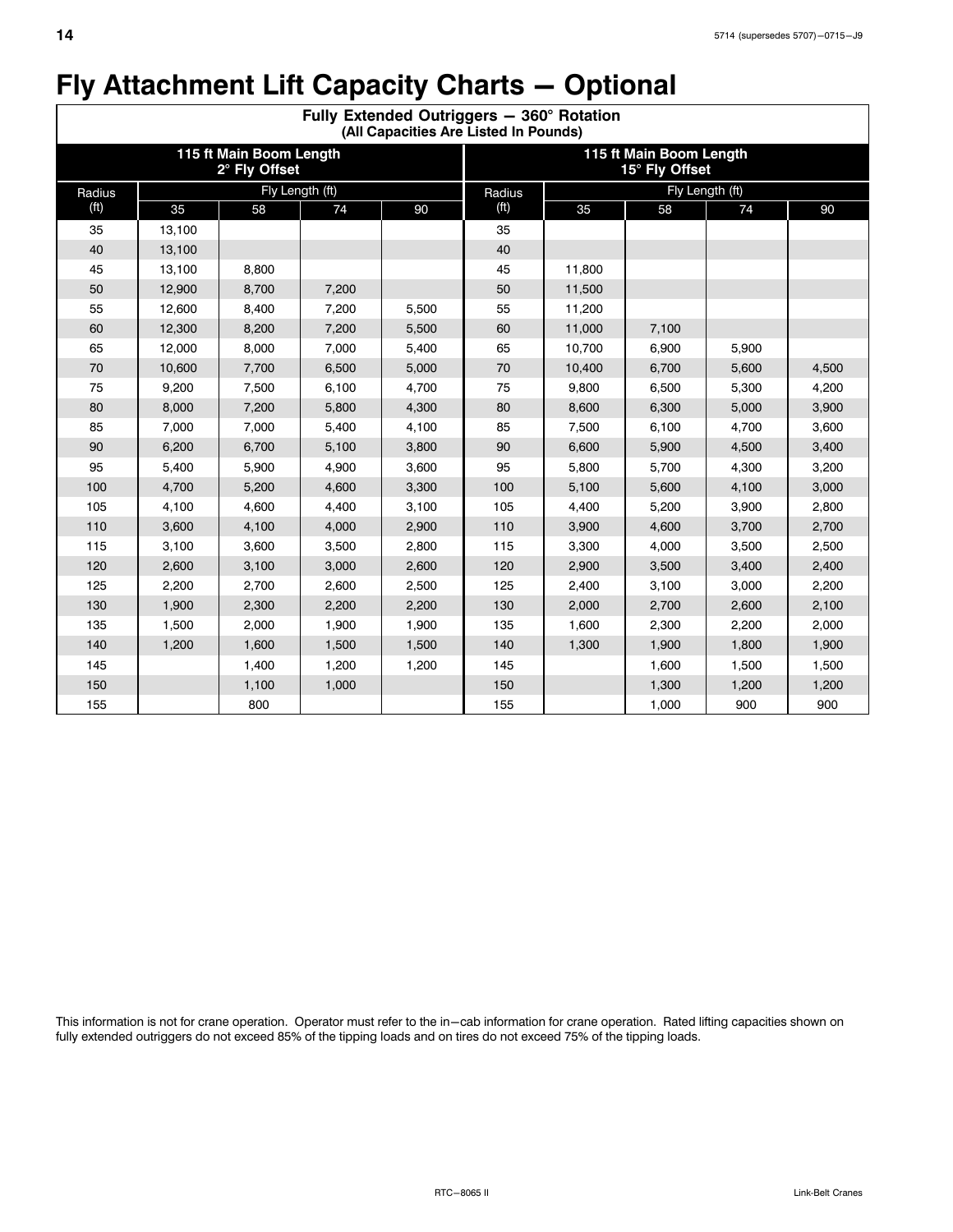<span id="page-18-0"></span>

|                   | Fully Extended Outriggers - 360° Rotation<br>(All Capacities Are Listed In Pounds) |                                           |       |       |                   |                 |                                           |       |       |  |  |  |  |
|-------------------|------------------------------------------------------------------------------------|-------------------------------------------|-------|-------|-------------------|-----------------|-------------------------------------------|-------|-------|--|--|--|--|
|                   |                                                                                    | 115 ft Main Boom Length<br>30° Fly Offset |       |       |                   |                 | 115 ft Main Boom Length<br>45° Fly Offset |       |       |  |  |  |  |
| Radius            |                                                                                    | Fly Length (ft)                           |       |       | Radius            | Fly Length (ft) |                                           |       |       |  |  |  |  |
| (f <sup>t</sup> ) | 35                                                                                 | 58                                        | 74    | 90    | (f <sup>t</sup> ) | 35              | 58                                        | 74    | 90    |  |  |  |  |
| 40                |                                                                                    |                                           |       |       | 40                |                 |                                           |       |       |  |  |  |  |
| 45                |                                                                                    |                                           |       |       | 45                |                 |                                           |       |       |  |  |  |  |
| 50                |                                                                                    |                                           |       |       | 50                |                 |                                           |       |       |  |  |  |  |
| 55                | 9,900                                                                              |                                           |       |       | 55                |                 |                                           |       |       |  |  |  |  |
| 60                | 9,700                                                                              |                                           |       |       | 60                | 8,900           |                                           |       |       |  |  |  |  |
| 65                | 9,500                                                                              |                                           |       |       | 65                | 8,800           |                                           |       |       |  |  |  |  |
| 70                | 9,400                                                                              |                                           |       |       | 70                | 8,700           |                                           |       |       |  |  |  |  |
| 75                | 9,200                                                                              | 5,600                                     |       |       | 75                | 8,600           |                                           |       |       |  |  |  |  |
| 80                | 9,100                                                                              | 5,500                                     | 4,200 |       | 80                | 8,600           |                                           |       |       |  |  |  |  |
| 85                | 8,000                                                                              | 5,300                                     | 4,000 | 3,200 | 85                | 8,400           | 4,900                                     |       |       |  |  |  |  |
| 90                | 7,000                                                                              | 5,200                                     | 3,800 | 3,000 | 90                | 7,300           | 4,800                                     | 3,400 |       |  |  |  |  |
| 95                | 6,200                                                                              | 5,100                                     | 3,700 | 2,900 | 95                | 6,400           | 4,700                                     | 3,300 | 2,600 |  |  |  |  |
| 100               | 5,400                                                                              | 5,000                                     | 3,500 | 2,700 | 100               | 5,600           | 4,700                                     | 3,200 | 2,500 |  |  |  |  |
| 105               | 4,700                                                                              | 4,900                                     | 3,400 | 2,500 | 105               | 4,900           | 4,700                                     | 3,100 | 2,300 |  |  |  |  |
| 110               | 4,100                                                                              | 4,900                                     | 3,200 | 2,400 | 110               | 4,200           | 4,600                                     | 3,000 | 2,200 |  |  |  |  |
| 115               | 3,500                                                                              | 4,500                                     | 3,100 | 2,300 | 115               | 3,600           | 4,600                                     | 2,900 | 2,100 |  |  |  |  |
| 120               | 3,000                                                                              | 3,900                                     | 3,000 | 2,100 | 120               |                 | 4,200                                     | 2,800 | 2,000 |  |  |  |  |
| 125               | 2,500                                                                              | 3,400                                     | 2,900 | 2,000 | 125               |                 | 3,700                                     | 2,700 | 1,900 |  |  |  |  |
| 130               | 2,100                                                                              | 3,000                                     | 2,800 | 1,900 | 130               |                 | 3,200                                     | 2,700 | 1,800 |  |  |  |  |
| 135               |                                                                                    | 2,500                                     | 2,500 | 1,800 | 135               |                 | 2,700                                     | 2,600 | 1,700 |  |  |  |  |
| 140               |                                                                                    | 2,200                                     | 2,200 | 1,700 | 140               |                 | 2,200                                     | 2,300 | 1,600 |  |  |  |  |
| 145               |                                                                                    | 1,800                                     | 1,800 | 1,600 | 145               |                 |                                           | 1,900 | 1,600 |  |  |  |  |
| 150               |                                                                                    | 1,400                                     | 1,400 | 1,500 | 150               |                 |                                           | 1,600 | 1,500 |  |  |  |  |
| 155               |                                                                                    | 1,100                                     | 1,100 | 1,200 | 155               |                 |                                           |       | 1,400 |  |  |  |  |
| 160               |                                                                                    |                                           | 800   | 900   | 160               |                 |                                           |       | 1,000 |  |  |  |  |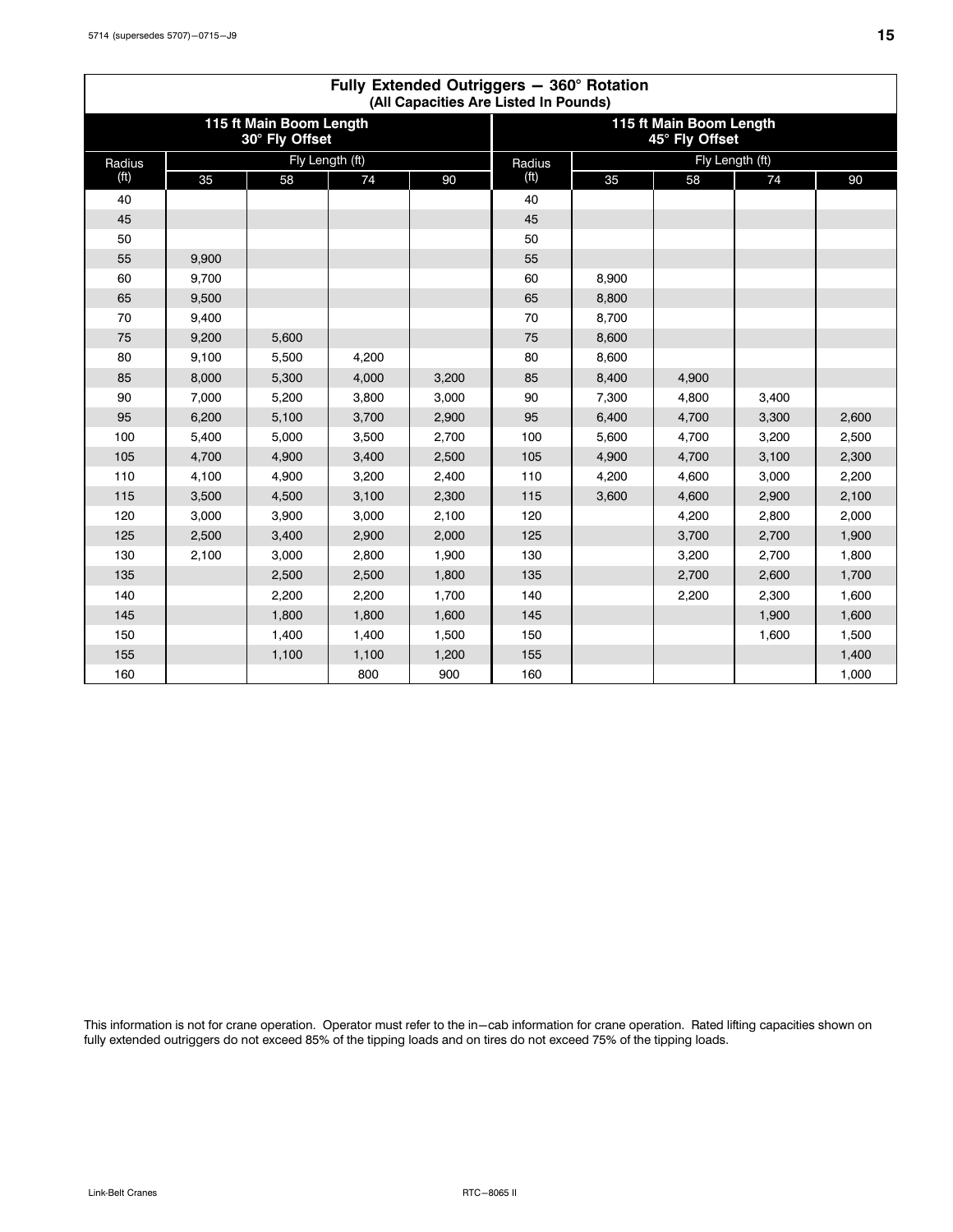# <span id="page-19-0"></span>**Main Boom Lift Capacity Charts - 75% - Metric**

|                     |        |        |         | Fully Extended Outriggers - 360° Rotation<br>(All Capacities Are Listed In Kilograms) |                 |         |         |         |         |                |
|---------------------|--------|--------|---------|---------------------------------------------------------------------------------------|-----------------|---------|---------|---------|---------|----------------|
| Radius              |        |        |         |                                                                                       | Boom Length (m) |         |         |         |         | <b>Radius</b>  |
| (m)                 | 11.58  | 13.7   | 16.8    | 19.39/19.8                                                                            | 22.9            | 25.9    | 29.0    | 32.0    | 35.05   | (m)            |
| 2.5                 | 60 000 |        |         |                                                                                       |                 |         |         |         |         | 2.5            |
| 3                   | 54 800 | 49 000 | 48 100  |                                                                                       |                 |         |         |         |         | 3              |
| 3.5                 | 50 650 | 48 650 | 45 550  | 32 600**                                                                              |                 |         |         |         |         | 3.5            |
| $\overline{4}$      | 46 900 | 45 250 | 42 300  | 32 600**                                                                              |                 |         |         |         |         | $\overline{4}$ |
| 4.5                 | 42 250 | 42 050 | 39 500  | 32 600**                                                                              | 24 450          |         |         |         |         | 4.5            |
| 5                   | 37800  | 37 600 | 37 100  | 32 600**                                                                              | 24 450          |         |         |         |         | 5              |
| 6                   | 31 000 | 30 850 | 30 650  | 30 500**                                                                              | 24 450          | 25 550  | 21 150  |         |         | 6              |
| $\overline{7}$      | 26 050 | 25 900 | 25 750  | 25 650**                                                                              | 24 450          | 23 700  | 19750   |         |         | $\overline{7}$ |
| 8                   | 22 300 | 22 600 | 22 850  | 23 000                                                                                | 23 100          | 22 050  | 18 500  | 16 400  | 12800   | 8              |
| 9                   | 18 200 | 18 500 | 18700   | 18850                                                                                 | 18 950          | 19 050  | 17 300  | 15 650  | 12800   | 9              |
| 10                  |        | 15 050 | 15 300  | 15 450                                                                                | 15 550          | 15 600  | 15 650  | 14 550  | 12800   | 10             |
| 12                  |        |        | 10 900  | 11 050                                                                                | 11 100          | 11 200  | 11 250  | 11 250  | 11 300  | 12             |
| 14                  |        |        | 8 1 5 0 | 8 3 0 0                                                                               | 8 4 0 0         | 8 4 5 0 | 8500    | 8500    | 8550    | 14             |
| 16                  |        |        |         | 6450                                                                                  | 6550            | 6 600   | 6650    | 6650    | 6700    | 16             |
| 18                  |        |        |         |                                                                                       | 5 2 5 0         | 5 300   | 5 3 5 0 | 5400    | 5400    | 18             |
| 20                  |        |        |         |                                                                                       | 4 2 5 0         | 4 3 0 0 | 4 3 5 0 | 4 4 0 0 | 4 4 0 0 | 20             |
| 22                  |        |        |         |                                                                                       |                 | 3500    | 3550    | 3600    | 3600    | 22             |
| 24                  |        |        |         |                                                                                       |                 |         | 2 9 0 0 | 2950    | 3 0 0 0 | 24             |
| 26                  |        |        |         |                                                                                       |                 |         | 2 4 0 0 | 2450    | 2450    | 26             |
| 28                  |        |        |         |                                                                                       |                 |         |         | 2 0 0 0 | 2050    | 28             |
| 30                  |        |        |         |                                                                                       |                 |         |         |         | 1650    | 30             |
| 32                  |        |        |         |                                                                                       |                 |         |         |         | 1 3 5 0 | 32             |
| ** 19.39 A-max Mode |        |        |         |                                                                                       |                 |         |         |         |         |                |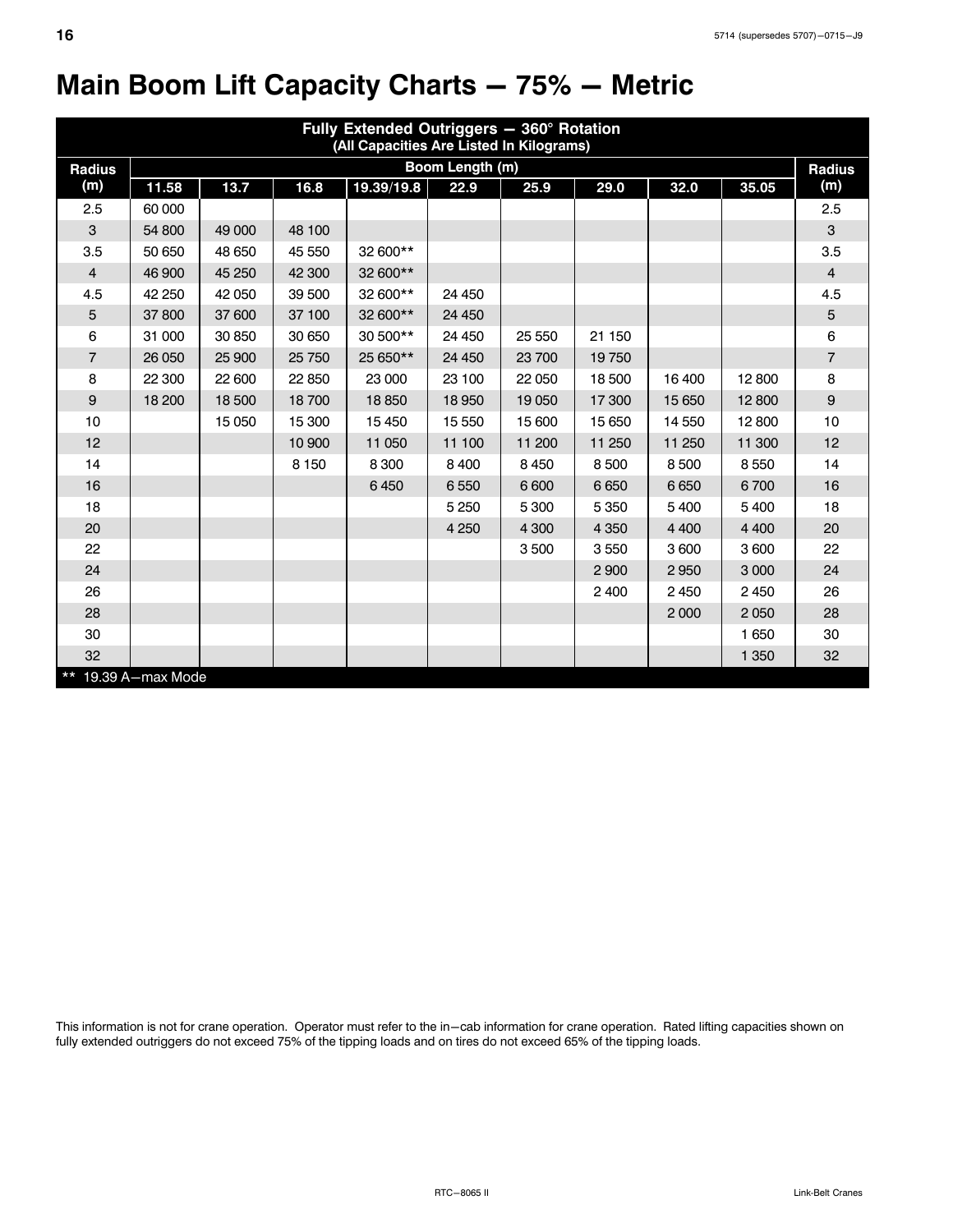<span id="page-20-0"></span>

| On Tires - Stationary - Boom Centered Over Front Between Tire Tracks<br>(All Capacities Are Listed In Kilograms) |         |        |                 |         |         |         |        |  |  |  |  |
|------------------------------------------------------------------------------------------------------------------|---------|--------|-----------------|---------|---------|---------|--------|--|--|--|--|
| Radius                                                                                                           |         |        | Boom Length (m) |         |         |         | Radius |  |  |  |  |
| (m)                                                                                                              | 11.58   | 13.7   | 16.8            | 19.8    | 22.9    | 25.9    | (m)    |  |  |  |  |
| 3                                                                                                                | 29 000  |        |                 |         |         |         | 3      |  |  |  |  |
| 3.5                                                                                                              | 26 500  |        |                 |         |         |         | 3.5    |  |  |  |  |
| 4                                                                                                                | 24 200  | 24 050 |                 |         |         |         | 4      |  |  |  |  |
| 4.5                                                                                                              | 22 250  | 22 450 | 17 900          |         |         |         | 4.5    |  |  |  |  |
| 5                                                                                                                | 20 550  | 20 750 | 17 900          |         |         |         | 5      |  |  |  |  |
| 6                                                                                                                | 17700   | 17950  | 17 900          | 13750   |         |         | 6      |  |  |  |  |
| 7                                                                                                                | 13 350  | 13 600 | 13750           | 13750   |         |         | 7      |  |  |  |  |
| 8                                                                                                                | 10 400  | 10 700 | 10 900          | 11 000  | 10 150  |         | 8      |  |  |  |  |
| 9                                                                                                                | 8 3 5 0 | 8650   | 8850            | 8950    | 9 0 0 0 | 7800    | 9      |  |  |  |  |
| 10                                                                                                               |         | 7 100  | 7 3 5 0         | 7450    | 7500    | 7550    | 10     |  |  |  |  |
| 12                                                                                                               |         |        | 5 2 5 0         | 5 4 0 0 | 5450    | 5 500   | 12     |  |  |  |  |
| 14                                                                                                               |         |        | 3800            | 4 0 0 0 | 4 100   | 4 1 5 0 | 14     |  |  |  |  |
| 16                                                                                                               |         |        |                 | 3 0 0 0 | 3 100   | 3 1 5 0 | 16     |  |  |  |  |
| 18                                                                                                               |         |        |                 |         | 2 3 5 0 | 2 4 0 0 | 18     |  |  |  |  |
| 20                                                                                                               |         |        |                 |         | 1750    | 1850    | 20     |  |  |  |  |
| 22                                                                                                               |         |        |                 |         |         | 1 400   | 22     |  |  |  |  |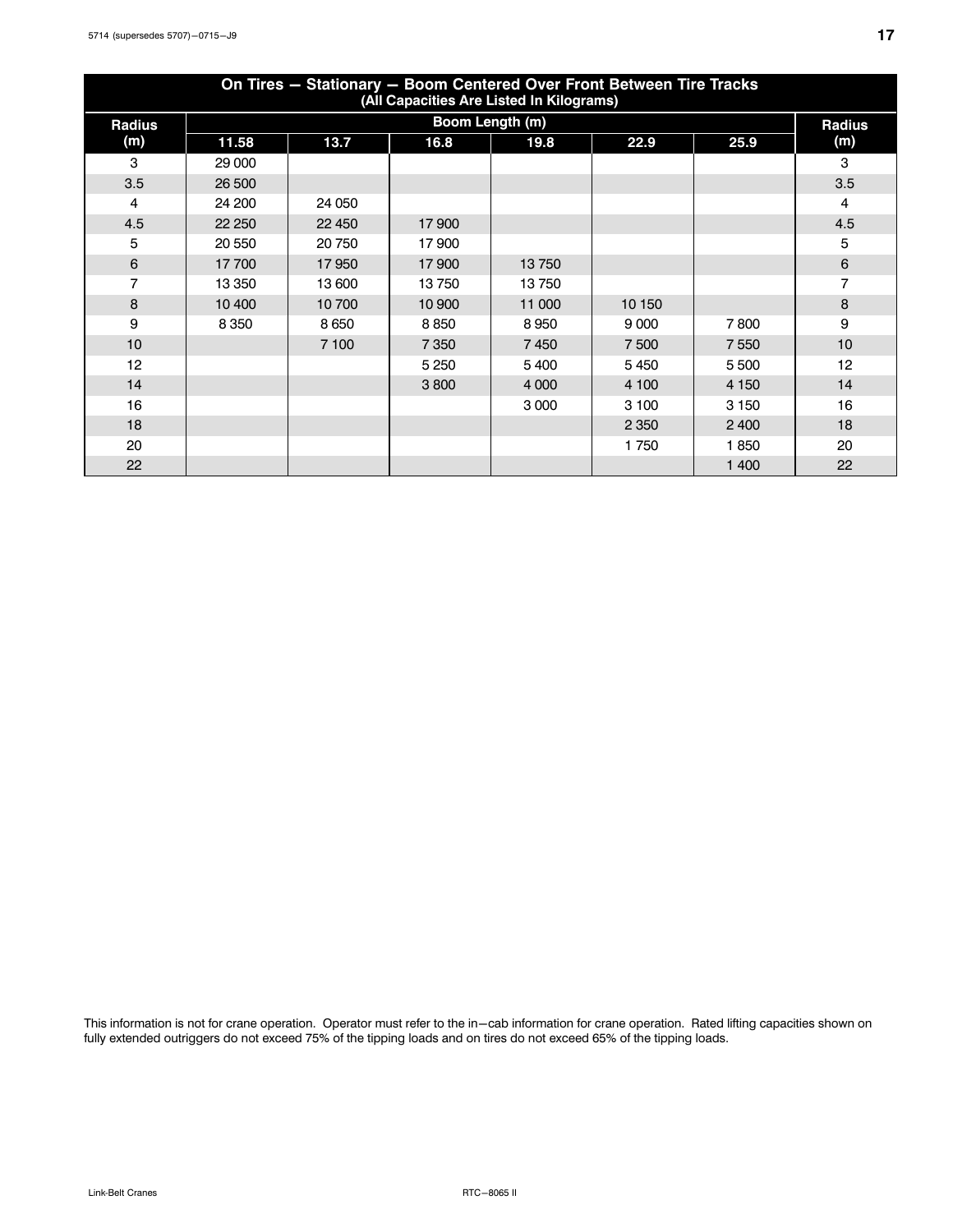<span id="page-21-0"></span>

|        | On Tires - Pick & Carry (Creep) - Boom Centered Over Front<br>(All Capacities Are Listed In Kilograms) |        |         |                        |         |         |        |  |  |  |  |  |
|--------|--------------------------------------------------------------------------------------------------------|--------|---------|------------------------|---------|---------|--------|--|--|--|--|--|
| Radius |                                                                                                        |        |         | <b>Boom Length (m)</b> |         |         | Radius |  |  |  |  |  |
| (m)    | 11.58                                                                                                  | 13.7   | 16.8    | 19.8                   | 22.9    | 25.9    | (m)    |  |  |  |  |  |
| 3      | 28 550                                                                                                 |        |         |                        |         |         | 3      |  |  |  |  |  |
| 3.5    | 25 900                                                                                                 |        |         |                        |         |         | 3.5    |  |  |  |  |  |
| 4      | 23 400                                                                                                 | 23 550 |         |                        |         |         | 4      |  |  |  |  |  |
| 4.5    | 21 250                                                                                                 | 21 450 | 17 900  |                        |         |         | 4.5    |  |  |  |  |  |
| 5      | 19 400                                                                                                 | 19600  | 17 900  |                        |         |         | 5      |  |  |  |  |  |
| 6      | 16 400                                                                                                 | 16 650 | 16850   | 13750                  |         |         | 6      |  |  |  |  |  |
| 7      | 13 3 50                                                                                                | 13 600 | 13750   | 13750                  |         |         | 7      |  |  |  |  |  |
| 8      | 10 400                                                                                                 | 10700  | 10 900  | 11 000                 | 10 150  |         | 8      |  |  |  |  |  |
| 9      | 8 3 5 0                                                                                                | 8650   | 8850    | 8950                   | 9 0 0 0 | 7800    | 9      |  |  |  |  |  |
| 10     |                                                                                                        | 7 100  | 7 3 5 0 | 7450                   | 7 500   | 7550    | 10     |  |  |  |  |  |
| 12     |                                                                                                        |        | 5 2 5 0 | 5 4 0 0                | 5450    | 5 5 0 0 | 12     |  |  |  |  |  |
| 14     |                                                                                                        |        | 3800    | 4 0 0 0                | 4 100   | 4 1 5 0 | 14     |  |  |  |  |  |
| 16     |                                                                                                        |        |         | 3 0 0 0                | 3 100   | 3 1 5 0 | 16     |  |  |  |  |  |
| 18     |                                                                                                        |        |         |                        | 2 3 5 0 | 2 4 0 0 | 18     |  |  |  |  |  |
| 20     |                                                                                                        |        |         |                        | 1750    | 1850    | 20     |  |  |  |  |  |
| 22     |                                                                                                        |        |         |                        |         | 1 400   | 22     |  |  |  |  |  |

| On Tires - Stationary - $360^\circ$ Rotation<br>(All Capacities Are Listed In Kilograms) |         |         |                 |         |         |         |               |  |  |  |  |
|------------------------------------------------------------------------------------------|---------|---------|-----------------|---------|---------|---------|---------------|--|--|--|--|
| <b>Radius</b>                                                                            |         |         | Boom Length (m) |         |         |         | <b>Radius</b> |  |  |  |  |
| (m)                                                                                      | 11.58   | 13.7    | 16.8            | 19.8    | 22.9    | 25.9    | (m)           |  |  |  |  |
| 3                                                                                        | 21 550  |         |                 |         |         |         | 3             |  |  |  |  |
| 3.5                                                                                      | 16 500  |         |                 |         |         |         | 3.5           |  |  |  |  |
| 4                                                                                        | 13 200  | 13 400  |                 |         |         |         | 4             |  |  |  |  |
| 4.5                                                                                      | 10850   | 11 050  | 11 200          |         |         |         | 4.5           |  |  |  |  |
| 5                                                                                        | 9050    | 9 3 0 0 | 9450            |         |         |         | 5             |  |  |  |  |
| 6                                                                                        | 6 5 5 0 | 6800    | 7 0 0 0         | 7 100   |         |         | 6             |  |  |  |  |
| $\overline{7}$                                                                           | 4 9 0 0 | 5 1 5 0 | 5 3 5 0         | 5450    |         |         | 7             |  |  |  |  |
| 8                                                                                        | 3 700   | 3950    | 4 1 5 0         | 4 3 0 0 | 4 3 5 0 |         | 8             |  |  |  |  |
| 9                                                                                        | 2800    | 3 0 5 0 | 3 2 5 0         | 3 4 0 0 | 3500    | 3550    | 9             |  |  |  |  |
| 10                                                                                       |         | 2 3 5 0 | 2 5 5 0         | 2 700   | 2800    | 2850    | 10            |  |  |  |  |
| 12                                                                                       |         |         | 1 550           | 1700    | 1800    | 1850    | 12            |  |  |  |  |
| 14                                                                                       |         |         | 850             | 1 0 0 0 | 1 100   | 1 1 5 0 | 14            |  |  |  |  |
| 16                                                                                       |         |         |                 | 450     | 550     | 650     | 16            |  |  |  |  |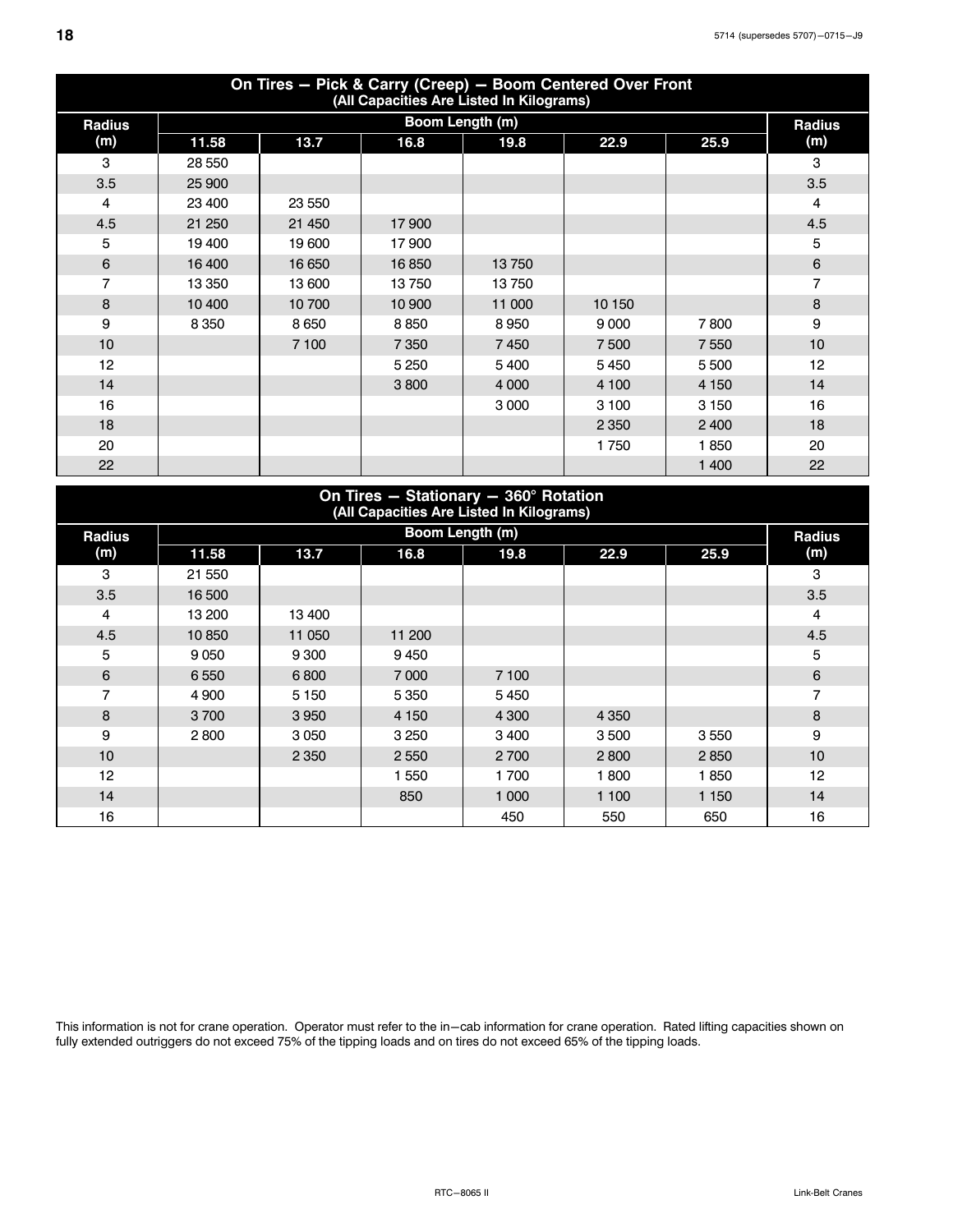# <span id="page-22-0"></span>**Fly Attachment Lift Capacity Charts - Optional**

**Fully Extended Outriggers - 360° Rotation (All Capacities Are Listed In Kilograms) 35.05 m Main Boom Length 2° Fly Offset 35.05 m Main Boom Length 15° Fly Offset** Radius (m) Fly Length (m) Radius (m) Fly Length (m) 10.67 17.68 22.56 27.43 10.67 17.68 22.56 27.43 12 5900 | | | 12 14 | 5 900 | 4 000 | | | | | | | | 14 | 5 350 16 | 5 750 | 3 850 | 3 250 | 16 | 5 150 18 | 5600 | 3750 | 3250 | 2 500 | 18 | 5 000 20 4 750 3 600 3 150 2 400 20 4 850 3 100 2 650 22 3 950 3 450 2 900 2 200 22 4 200 3 000 2 450 1 950 24 3 300 3 300 2 650 2 000 24 3 550 2 850 2 300 1 800 26 | 2 800 | 3 000 | 2 450 | 1 850 | 2 96 | 2 950 | 2 750 | 2 150 | 1 650 28 | 2 350 | 2 550 | 2 300 | 1 700 | 2 28 | 2 500 | 2 650 | 2 000 | 1 500 30 | 1 950 | 2 150 | 2 100 | 1 550 | 30 | 2 100 | 2 400 | 1 850 | 1 400 32 1 650 1 850 1 800 1 400 32 1 750 2 050 1 750 1 300 34 1 350 1 550 1 500 1 300 34 1 450 1 750 1 650 1 200 36 1 100 1 300 1 250 1 200 36 1 200 1 450 1 450 1 100 38 | 900 | 1 050 | 1 050 | 1 050 | 38 | 950 | 1 250 | 1 200 | 1 000 40 | 700 | 900 | 850 | 850 | 40 | 750 | 1 000 | 950 | 950 42 | 550 | 700 | 650 | 650 | 42 | 550 | 800 | 800 | 800 44 | | 550 | 500 | 500 | 44 | 650 | 600 | 600 46 | | 400 | | | 46 | | 500 | 450 | 450 48 | | | | | | | | | | 48 | | 350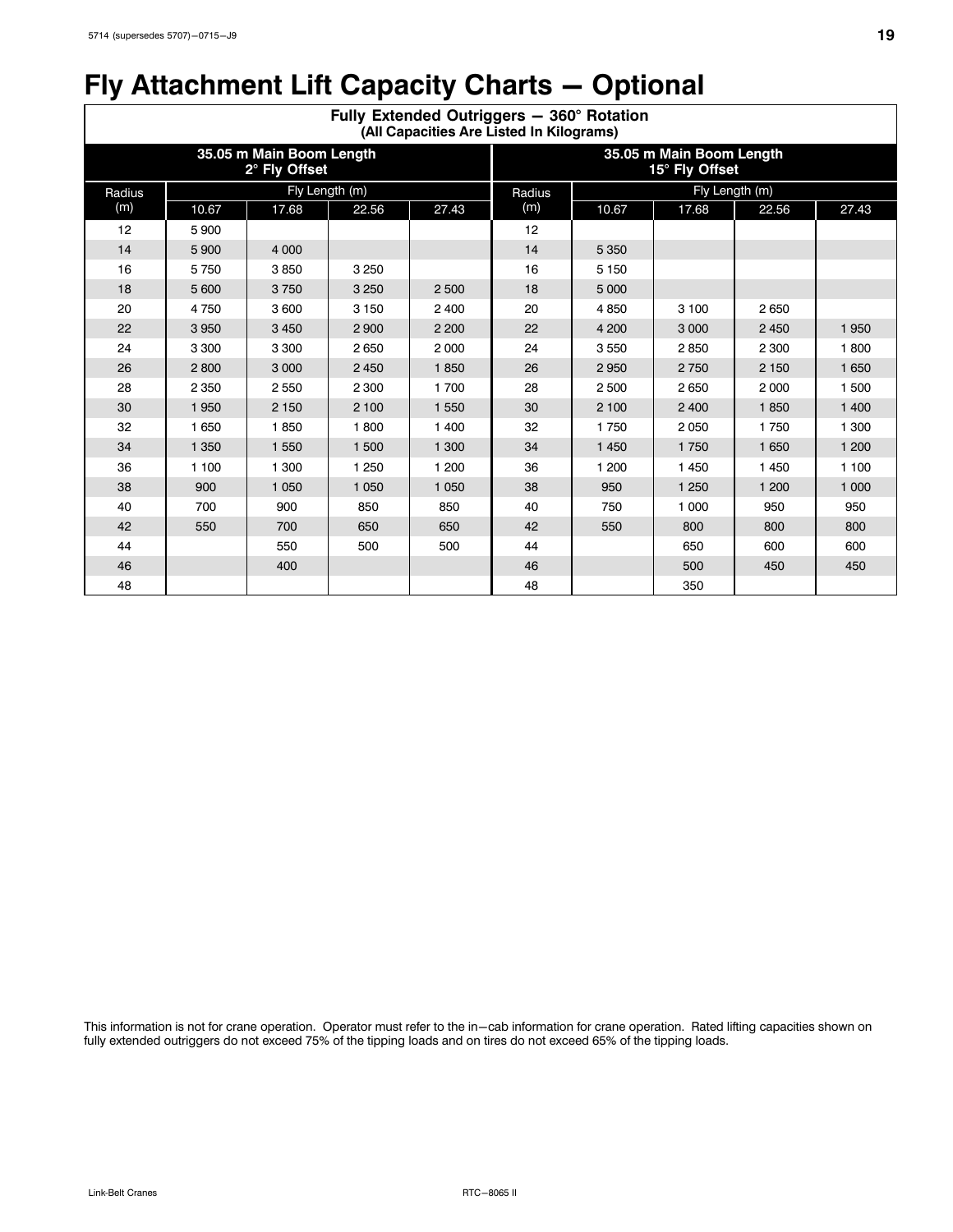<span id="page-23-0"></span>

|        | Fully Extended Outriggers - 360° Rotation<br>(All Capacities Are Listed In Kilograms) |                                            |         |         |                                            |         |                |         |         |  |  |  |  |
|--------|---------------------------------------------------------------------------------------|--------------------------------------------|---------|---------|--------------------------------------------|---------|----------------|---------|---------|--|--|--|--|
|        |                                                                                       | 35.05 m Main Boom Length<br>30° Fly Offset |         |         | 35.05 m Main Boom Length<br>45° Fly Offset |         |                |         |         |  |  |  |  |
| Radius |                                                                                       | Fly Length (m)                             |         |         | Radius                                     |         | Fly Length (m) |         |         |  |  |  |  |
| (m)    | 10.67                                                                                 | 17.68                                      | 22.56   | 27.43   | (m)                                        | 10.67   | 17.68          | 22.56   | 27.43   |  |  |  |  |
| 18     | 4 4 5 0                                                                               |                                            |         |         | 18                                         |         |                |         |         |  |  |  |  |
| 20     | 4 3 0 0                                                                               |                                            |         |         | 20                                         | 4 0 0 0 |                |         |         |  |  |  |  |
| 22     | 4 200                                                                                 |                                            |         |         | 22                                         | 3950    |                |         |         |  |  |  |  |
| 24     | 3750                                                                                  | 2 500                                      |         |         | 24                                         | 3 9 0 0 |                |         |         |  |  |  |  |
| 26     | 3 1 5 0                                                                               | 2 4 0 0                                    | 1800    | 1 4 5 0 | 26                                         | 3 3 0 0 | 2 2 0 0        |         |         |  |  |  |  |
| 28     | 2650                                                                                  | 2 3 5 0                                    | 1700    | 1 350   | 28                                         | 2800    | 2 1 5 0        | 1 5 5 0 |         |  |  |  |  |
| 30     | 2 2 5 0                                                                               | 2 3 0 0                                    | 1 600   | 1 2 5 0 | 30                                         | 2 3 5 0 | 2 1 5 0        | 1 4 5 0 | 1 1 5 0 |  |  |  |  |
| 32     | 1 900                                                                                 | 2 2 5 0                                    | 1 5 5 0 | 1 1 5 0 | 32                                         | 1950    | 2 100          | 1 400   | 1 0 5 0 |  |  |  |  |
| 34     | 1550                                                                                  | 1950                                       | 1 4 5 0 | 1 0 5 0 | 34                                         | 1600    | 2 100          | 1 3 5 0 | 1 000   |  |  |  |  |
| 36     | 1 2 5 0                                                                               | 1 650                                      | 1 400   | 1 0 0 0 | 36                                         |         | 1750           | 1 300   | 900     |  |  |  |  |
| 38     | 1 0 0 0                                                                               | 1 3 5 0                                    | 1 300   | 900     | 38                                         |         | 1 4 5 0        | 1 250   | 850     |  |  |  |  |
| 40     | 800                                                                                   | 1 1 5 0                                    | 1 1 5 0 | 850     | 40                                         |         | 1 200          | 1 200   | 800     |  |  |  |  |
| 42     |                                                                                       | 900                                        | 900     | 800     | 42                                         |         | 950            | 1 000   | 750     |  |  |  |  |
| 44     |                                                                                       | 700                                        | 700     | 750     | 44                                         |         |                | 800     | 700     |  |  |  |  |
| 46     |                                                                                       | 550                                        | 550     | 550     | 46                                         |         |                | 600     | 650     |  |  |  |  |
| 48     |                                                                                       |                                            | 400     | 400     | 48                                         |         |                |         | 450     |  |  |  |  |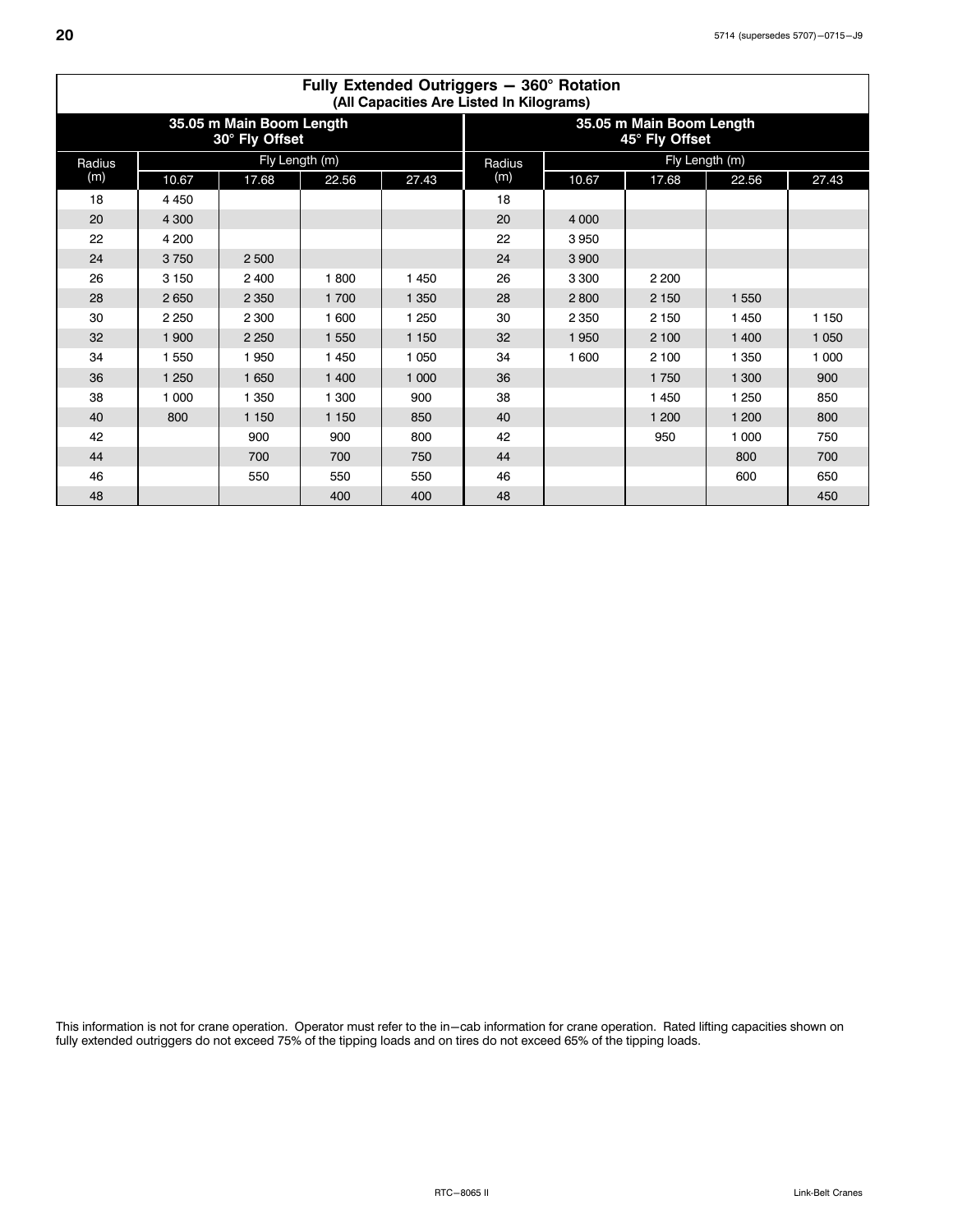# <span id="page-24-0"></span>**Main Boom Lift Capacity Charts - 85% - Metric**

|                | 5.4t Counterweight - Fully Extended Outriggers - 360° Rotation<br>(All Capacities Are Listed In Kilograms) |        |         |         |                 |         |         |         |         |         |                |  |  |
|----------------|------------------------------------------------------------------------------------------------------------|--------|---------|---------|-----------------|---------|---------|---------|---------|---------|----------------|--|--|
| <b>Radius</b>  |                                                                                                            |        |         |         | Boom Length (m) |         |         |         |         |         | <b>Radius</b>  |  |  |
| (m)            | 11.58                                                                                                      | 13.7   | 16.8    | 19.39   | 19.8            | 22.9    | 25.9    | 29.0    | 32.0    | 35.05   | (m)            |  |  |
| 2.5            | 60 000                                                                                                     |        |         |         |                 |         |         |         |         |         | 2.5            |  |  |
| 3              | 54 800                                                                                                     | 49 000 | 48 100  |         |                 |         |         |         |         |         | 3              |  |  |
| 3.5            | 50 650                                                                                                     | 48 650 | 45 550  | 32 600  |                 |         |         |         |         |         | 3.5            |  |  |
| $\overline{4}$ | 46 900                                                                                                     | 45 250 | 42 300  | 32 600  | 24 000          |         |         |         |         |         | 4              |  |  |
| 4.5            | 42 250                                                                                                     | 42 050 | 39 500  | 32 600  | 24 000          | 24 050  |         |         |         |         | 4.5            |  |  |
| 5              | 37800                                                                                                      | 37 600 | 37 100  | 32 600  | 24 000          | 24 050  |         |         |         |         | 5              |  |  |
| 6              | 31 000                                                                                                     | 30 850 | 30 650  | 30 500  | 24 000          | 24 050  | 25 550  | 21 150  |         |         | 6              |  |  |
| $\overline{7}$ | 26 050                                                                                                     | 25 900 | 25 750  | 25 650  | 24 000          | 24 050  | 23 750  | 19750   |         |         | $\overline{7}$ |  |  |
| 8              | 22 300                                                                                                     | 22 600 | 22 850  | 21 950  | 23 000          | 23 100  | 22 050  | 18 500  | 16 400  | 12 800  | 8              |  |  |
| 9              | 19 300                                                                                                     | 19650  | 19 900  | 19 000  | 20 050          | 20 150  | 20 200  | 17 300  | 15 650  | 12 800  | 9              |  |  |
| 10             |                                                                                                            | 17 100 | 17 350  | 16 100  | 17500           | 17 600  | 17 650  | 16 150  | 14 550  | 12 800  | 10             |  |  |
| 12             |                                                                                                            |        | 12 3 50 | 11 250  | 12 500          | 12 600  | 12 650  | 12700   | 12750   | 11 800  | 12             |  |  |
| 14             |                                                                                                            |        | 9 2 5 0 | 8 2 5 0 | 9 4 0 0         | 9 500   | 9600    | 9650    | 9700    | 9700    | 14             |  |  |
| 16             |                                                                                                            |        |         | 6 200   | 7 3 5 0         | 7 4 5 0 | 7 500   | 7 5 5 0 | 7600    | 7600    | 16             |  |  |
| 18             |                                                                                                            |        |         |         |                 | 5950    | 6 0 0 0 | 6 0 5 0 | 6 0 5 0 | 6 100   | 18             |  |  |
| 20             |                                                                                                            |        |         |         |                 | 4 800   | 4 9 0 0 | 4 9 5 0 | 4 9 5 0 | 5 0 0 0 | 20             |  |  |
| 22             |                                                                                                            |        |         |         |                 |         | 4 0 0 0 | 4 0 5 0 | 4 100   | 4 100   | 22             |  |  |
| 24             |                                                                                                            |        |         |         |                 |         |         | 3 3 0 0 | 3 3 5 0 | 3 4 0 0 | 24             |  |  |
| 26             |                                                                                                            |        |         |         |                 |         |         | 2700    | 2750    | 2800    | 26             |  |  |
| 28             |                                                                                                            |        |         |         |                 |         |         |         | 2 3 0 0 | 2 3 0 0 | 28             |  |  |
| 30             |                                                                                                            |        |         |         |                 |         |         |         |         | 1 900   | 30             |  |  |
| 32             |                                                                                                            |        |         |         |                 |         |         |         |         | 1 550   | 32             |  |  |
| $***$          | 19.39 A-max Mode                                                                                           |        |         |         |                 |         |         |         |         |         |                |  |  |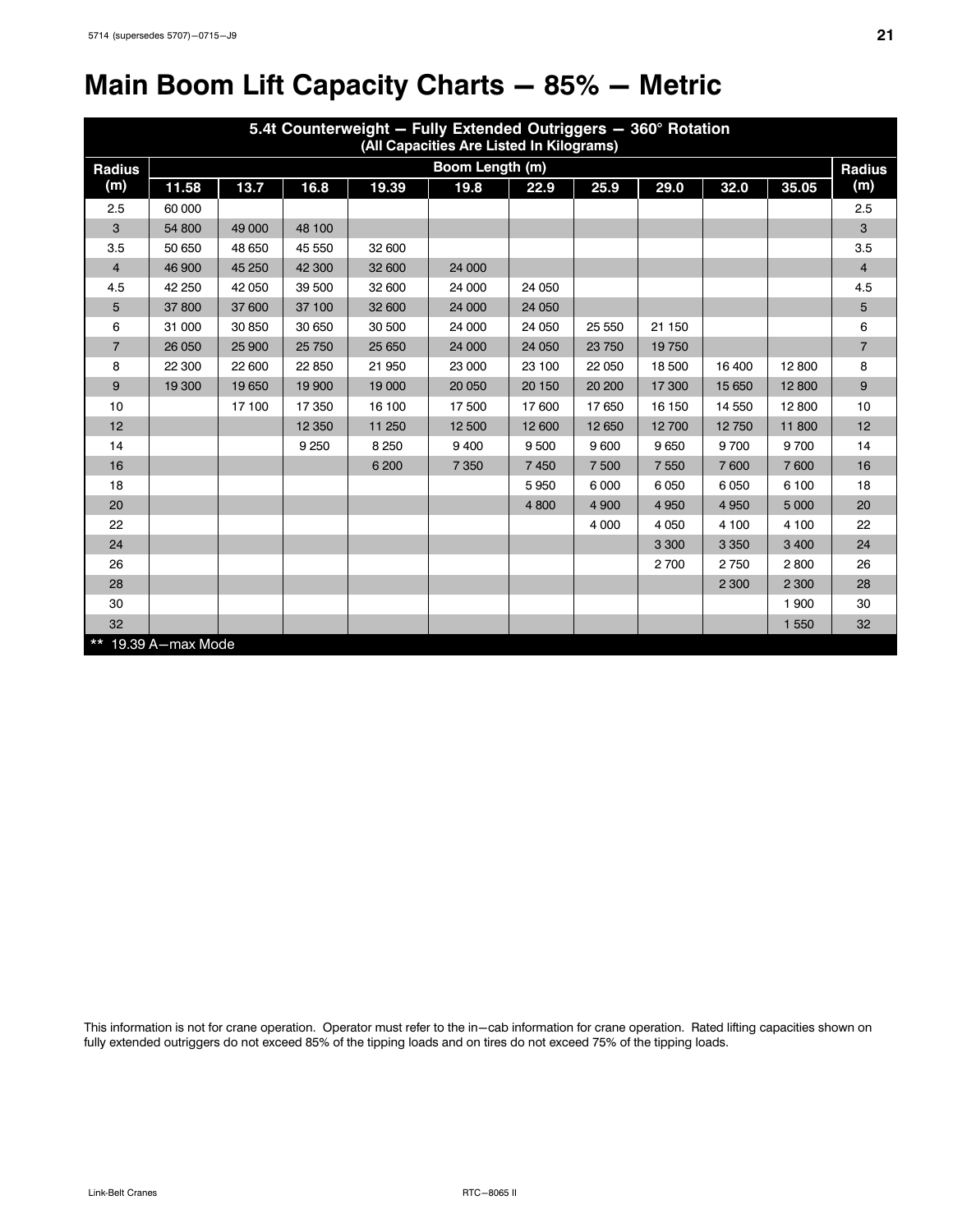<span id="page-25-0"></span>

|                 | On Tires - Stationary - Boom Centered Over Front Between Tire Tracks<br>(All Capacities Are Listed In Kilograms) |         |         |                 |         |         |         |                 |  |  |  |  |  |
|-----------------|------------------------------------------------------------------------------------------------------------------|---------|---------|-----------------|---------|---------|---------|-----------------|--|--|--|--|--|
| <b>Radius</b>   |                                                                                                                  |         |         | Boom Length (m) |         |         |         | <b>Radius</b>   |  |  |  |  |  |
| (m)             | 11.58                                                                                                            | 13.7    | 16.8    | 19.39           | 19.8    | 22.9    | 25.9    | (m)             |  |  |  |  |  |
| 3               | 29 000                                                                                                           |         |         |                 |         |         |         | 3               |  |  |  |  |  |
| 3.5             | 26 500                                                                                                           |         |         |                 |         |         |         | 3.5             |  |  |  |  |  |
| 4               | 24 200                                                                                                           | 24 050  |         |                 |         |         |         | 4               |  |  |  |  |  |
| 4.5             | 22 250                                                                                                           | 22 450  | 17900   |                 |         |         |         | 4.5             |  |  |  |  |  |
| 5               | 20 550                                                                                                           | 20 750  | 17 900  |                 |         |         |         | 5               |  |  |  |  |  |
| 6               | 17 700                                                                                                           | 17950   | 17900   | 12 600          | 13750   |         |         | 6               |  |  |  |  |  |
| 7               | 14 950                                                                                                           | 15 250  | 15 550  | 12 600          | 13750   |         |         | 7               |  |  |  |  |  |
| 8               | 12 000                                                                                                           | 12 3 50 | 12 550  | 11 550          | 12 650  | 10 150  |         | 8               |  |  |  |  |  |
| 9               | 9650                                                                                                             | 10 000  | 10 250  | 9 2 5 0         | 10 350  | 10 150  | 7800    | 9               |  |  |  |  |  |
| 10 <sup>1</sup> |                                                                                                                  | 8 2 0 0 | 8500    | 7550            | 8 6 0 0 | 8700    | 7800    | 10 <sup>1</sup> |  |  |  |  |  |
| 12              |                                                                                                                  |         | 6050    | 5 2 5 0         | 6 200   | 6 3 0 0 | 6 3 5 0 | 12              |  |  |  |  |  |
| 14              |                                                                                                                  |         | 4 4 0 0 | 3650            | 4 600   | 4 700   | 4800    | 14              |  |  |  |  |  |
| 16              |                                                                                                                  |         |         | 2550            | 3 4 5 0 | 3550    | 3650    | 16              |  |  |  |  |  |
| 18              |                                                                                                                  |         |         |                 |         | 2 700   | 2800    | 18              |  |  |  |  |  |
| 20              |                                                                                                                  |         |         |                 |         | 2050    | 2 1 5 0 | 20              |  |  |  |  |  |
| 22              |                                                                                                                  |         |         |                 |         |         | 1 600   | 22              |  |  |  |  |  |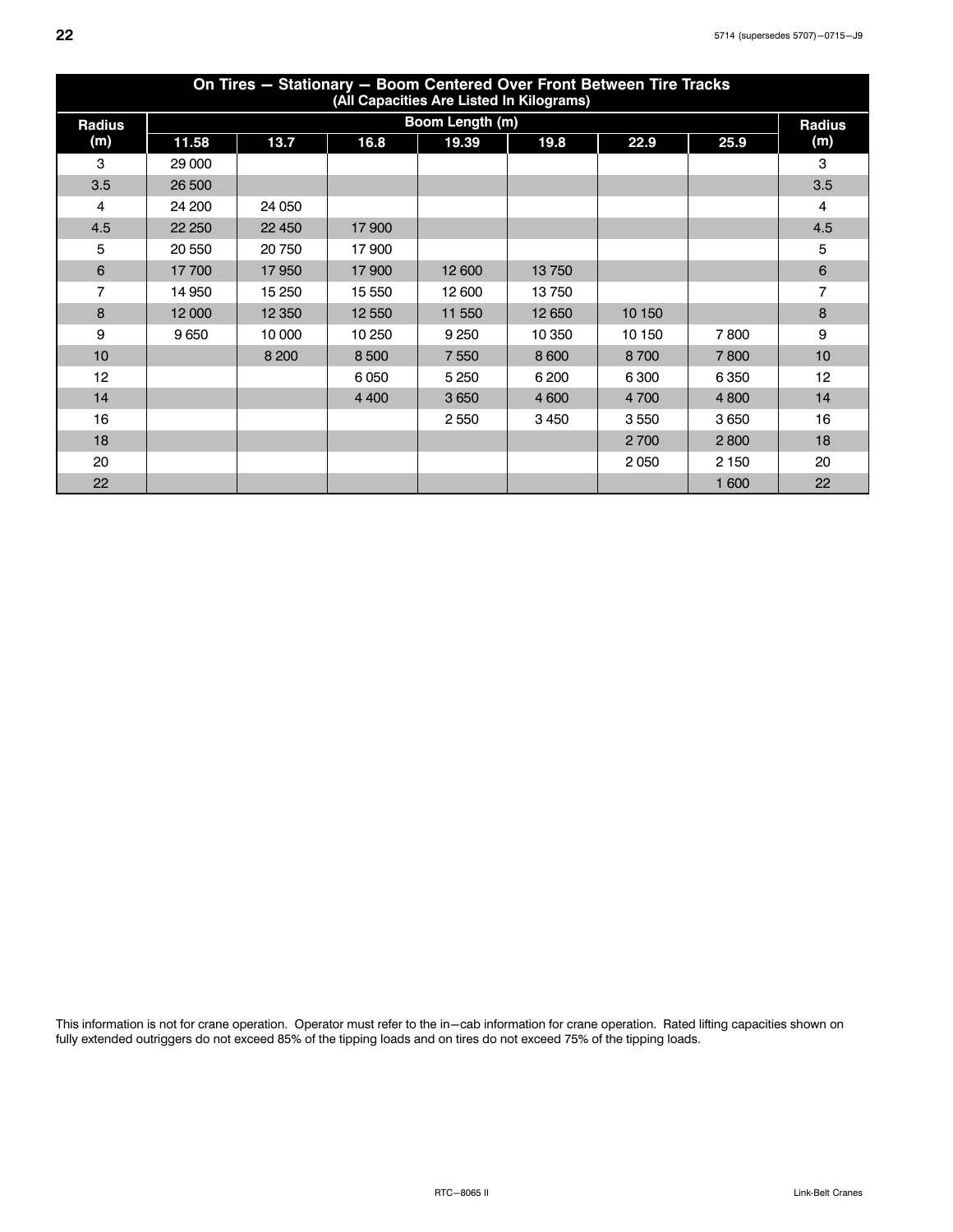<span id="page-26-0"></span>

|                | On Tires - Pick & Carry (Creep) - Boom Centered Over Front Between Tire Tracks<br>(All Capacities Are Listed In Kilograms) |         |         |                 |         |        |         |                |  |  |  |  |
|----------------|----------------------------------------------------------------------------------------------------------------------------|---------|---------|-----------------|---------|--------|---------|----------------|--|--|--|--|
| <b>Radius</b>  |                                                                                                                            |         |         | Boom Length (m) |         |        |         | Radius         |  |  |  |  |
| (m)            | 11.58                                                                                                                      | 13.7    | 16.8    | 19.39           | 19.8    | 22.9   | 25.9    | (m)            |  |  |  |  |
| 3              | 28 550                                                                                                                     |         |         |                 |         |        |         | 3              |  |  |  |  |
| 3.5            | 25 900                                                                                                                     |         |         |                 |         |        |         | 3.5            |  |  |  |  |
| 4              | 23 400                                                                                                                     | 23 550  |         |                 |         |        |         | 4              |  |  |  |  |
| 4.5            | 21 250                                                                                                                     | 21 450  | 17900   |                 |         |        |         | 4.5            |  |  |  |  |
| 5              | 19 400                                                                                                                     | 19 600  | 17900   |                 |         |        |         | 5              |  |  |  |  |
| 6              | 16 450                                                                                                                     | 16 650  | 16850   | 12 600          | 13750   |        |         | 6              |  |  |  |  |
| $\overline{7}$ | 14 050                                                                                                                     | 14 300  | 14 500  | 12 600          | 13750   |        |         | $\overline{7}$ |  |  |  |  |
| 8              | 12 000                                                                                                                     | 12 3 50 | 12 550  | 11 550          | 12 650  | 10 150 |         | 8              |  |  |  |  |
| 9              | 9650                                                                                                                       | 10 000  | 10 250  | 9 2 5 0         | 10 350  | 10 150 | 7800    | 9              |  |  |  |  |
| 10             |                                                                                                                            | 8 2 0 0 | 8 500   | 7 5 5 0         | 8 6 0 0 | 8700   | 7800    | 10             |  |  |  |  |
| 12             |                                                                                                                            |         | 6050    | 5 2 5 0         | 6 200   | 6 300  | 6 3 5 0 | 12             |  |  |  |  |
| 14             |                                                                                                                            |         | 4 4 0 0 | 3650            | 4 600   | 4 700  | 4 8 0 0 | 14             |  |  |  |  |
| 16             |                                                                                                                            |         |         | 2 5 5 0         | 3450    | 3550   | 3650    | 16             |  |  |  |  |
| 18             |                                                                                                                            |         |         |                 |         | 2700   | 2800    | 18             |  |  |  |  |
| 20             |                                                                                                                            |         |         |                 |         | 2050   | 2 1 5 0 | 20             |  |  |  |  |
| 22             |                                                                                                                            |         |         |                 |         |        | 1 600   | 22             |  |  |  |  |

|                | On Tires - Stationary - $360^\circ$ Rotation<br>(All Capacities Are Listed In Kilograms) |         |         |                        |         |         |         |                |  |  |  |  |
|----------------|------------------------------------------------------------------------------------------|---------|---------|------------------------|---------|---------|---------|----------------|--|--|--|--|
| <b>Radius</b>  |                                                                                          |         |         | <b>Boom Length (m)</b> |         |         |         | <b>Radius</b>  |  |  |  |  |
| (m)            | 11.58                                                                                    | 13.7    | 16.8    | 19.39                  | 19.8    | 22.9    | 25.9    | (m)            |  |  |  |  |
| 3              | 21 950                                                                                   |         |         |                        |         |         |         | 3              |  |  |  |  |
| 3.5            | 18 950                                                                                   |         |         |                        |         |         |         | 3.5            |  |  |  |  |
| 4              | 15 250                                                                                   | 15 450  |         |                        |         |         |         | 4              |  |  |  |  |
| 4.5            | 12 500                                                                                   | 12750   | 12 950  |                        |         |         |         | 4.5            |  |  |  |  |
| 5              | 10 450                                                                                   | 10750   | 10 900  |                        |         |         |         | 5              |  |  |  |  |
| 6              | 7 5 5 0                                                                                  | 7850    | 8 0 5 0 | 7 1 5 0                | 8 2 0 0 |         |         | 6              |  |  |  |  |
| $\overline{7}$ | 5650                                                                                     | 5900    | 6 200   | 5 3 5 0                | 6 300   |         |         | $\overline{7}$ |  |  |  |  |
| 8              | 4 3 0 0                                                                                  | 4 5 5 0 | 4 8 0 0 | 4 0 5 0                | 5 0 0 0 | 5 0 5 0 |         | 8              |  |  |  |  |
| 9              | 3 2 5 0                                                                                  | 3550    | 3800    | 3 0 5 0                | 3950    | 4 0 5 0 | 4 100   | 9              |  |  |  |  |
| 10             |                                                                                          | 2 700   | 3 0 0 0 | 2 2 5 0                | 3 1 5 0 | 3 2 5 0 | 3 3 0 0 | 10             |  |  |  |  |
| 12             |                                                                                          |         | 1800    | 1 100                  | 1950    | 2 100   | 2 1 5 0 | 12             |  |  |  |  |
| 14             |                                                                                          |         | 1 000   |                        | 1 1 5 0 | 1 2 5 0 | 1 350   | 14             |  |  |  |  |
| 16             |                                                                                          |         |         |                        |         | 650     | 750     | 16             |  |  |  |  |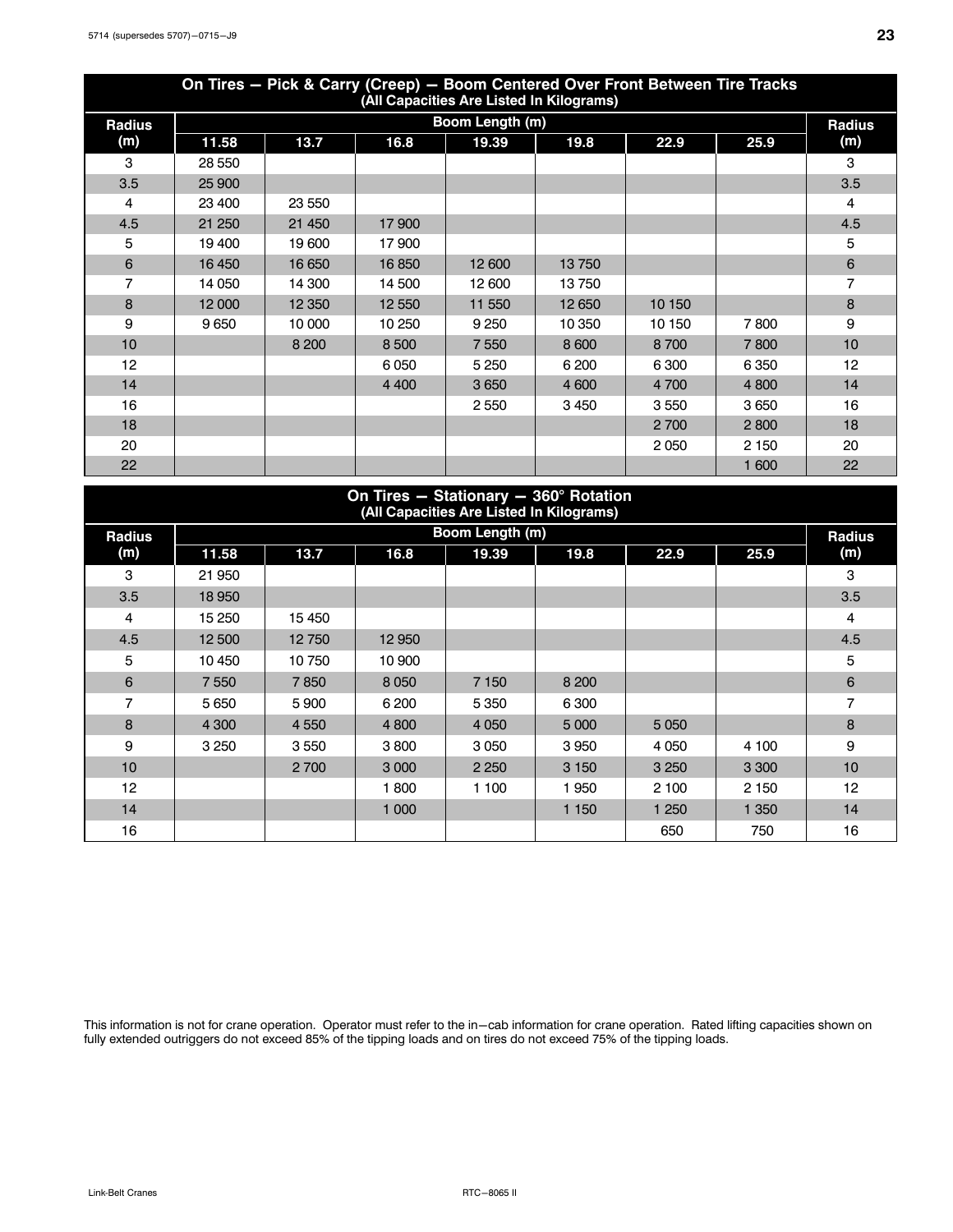# <span id="page-27-0"></span>**Fly Attachment Lift Capacity Charts - 85% - Optional**

|        |         |                                          |         | Fully Extended Outriggers - 360° Rotation<br>(All Capacities Are Listed In Kilograms) |                                           |         |                |         |         |  |
|--------|---------|------------------------------------------|---------|---------------------------------------------------------------------------------------|-------------------------------------------|---------|----------------|---------|---------|--|
|        |         | 35.05m Main Boom Length<br>2° Fly Offset |         |                                                                                       | 35.05m Main Boom Length<br>15° Fly Offset |         |                |         |         |  |
| Radius |         | Fly Length (m)                           |         |                                                                                       | Radius                                    |         | Fly Length (m) |         |         |  |
| (m)    | 10.67   | 17.68                                    | 22.56   | 27.43                                                                                 | (m)                                       | 10.67   | 17.68          | 22.56   | 27.43   |  |
| 12     | 5900    |                                          |         |                                                                                       | 12                                        |         |                |         |         |  |
| 14     | 5900    | 4 0 0 0                                  |         |                                                                                       | 14                                        | 5 3 5 0 |                |         |         |  |
| 16     | 5750    | 3850                                     | 3 2 5 0 |                                                                                       | 16                                        | 5 1 5 0 |                |         |         |  |
| 18     | 5 600   | 3750                                     | 3 2 5 0 | 2 500                                                                                 | 18                                        | 5 0 0 0 |                |         |         |  |
| 20     | 5400    | 3600                                     | 3 1 5 0 | 2 4 0 0                                                                               | 20                                        | 4850    | 3 100          | 2650    |         |  |
| 22     | 4 500   | 3 4 5 0                                  | 2 9 0 0 | 2 2 0 0                                                                               | 22                                        | 4700    | 3 0 0 0        | 2 4 5 0 | 1950    |  |
| 24     | 3750    | 3 3 0 0                                  | 2650    | 2000                                                                                  | 24                                        | 4 0 0 0 | 2850           | 2 3 0 0 | 1800    |  |
| 26     | 3 1 5 0 | 3 1 5 0                                  | 2 4 5 0 | 1850                                                                                  | 26                                        | 3 4 0 0 | 2 7 5 0        | 2 1 5 0 | 1 6 5 0 |  |
| 28     | 2650    | 2 9 0 0                                  | 2 3 0 0 | 1700                                                                                  | 28                                        | 2850    | 2650           | 2 0 0 0 | 1 500   |  |
| 30     | 2 2 0 0 | 2 4 5 0                                  | 2 100   | 1 5 5 0                                                                               | 30                                        | 2 4 0 0 | 2 5 5 0        | 1850    | 1 400   |  |
| 32     | 1850    | 2 100                                    | 2 0 0 0 | 1 400                                                                                 | 32                                        | 2000    | 2 3 5 0        | 1750    | 1 300   |  |
| 34     | 1 5 5 0 | 1750                                     | 1 700   | 1 300                                                                                 | 34                                        | 1 6 5 0 | 2 0 0 0        | 1650    | 1 200   |  |
| 36     | 1 2 5 0 | 1 500                                    | 1 400   | 1 200                                                                                 | 36                                        | 1 3 5 0 | 1700           | 1 5 5 0 | 1 100   |  |
| 38     | 1 0 0 0 | 1 2 5 0                                  | 1 1 5 0 | 1 100                                                                                 | 38                                        | 1 100   | 1 400          | 1 3 5 0 | 1 0 0 0 |  |
| 40     | 800     | 1 0 0 0                                  | 950     | 950                                                                                   | 40                                        | 850     | 1 1 5 0        | 1 100   | 950     |  |
| 42     |         | 800                                      | 750     | 700                                                                                   | 42                                        |         | 950            | 900     | 900     |  |
| 44     |         | 650                                      | 550     | 550                                                                                   | 44                                        |         | 750            | 700     | 700     |  |
| 46     |         |                                          |         |                                                                                       | 46                                        |         | 550            | 500     | 500     |  |
| 48     |         |                                          |         |                                                                                       | 48                                        |         |                |         |         |  |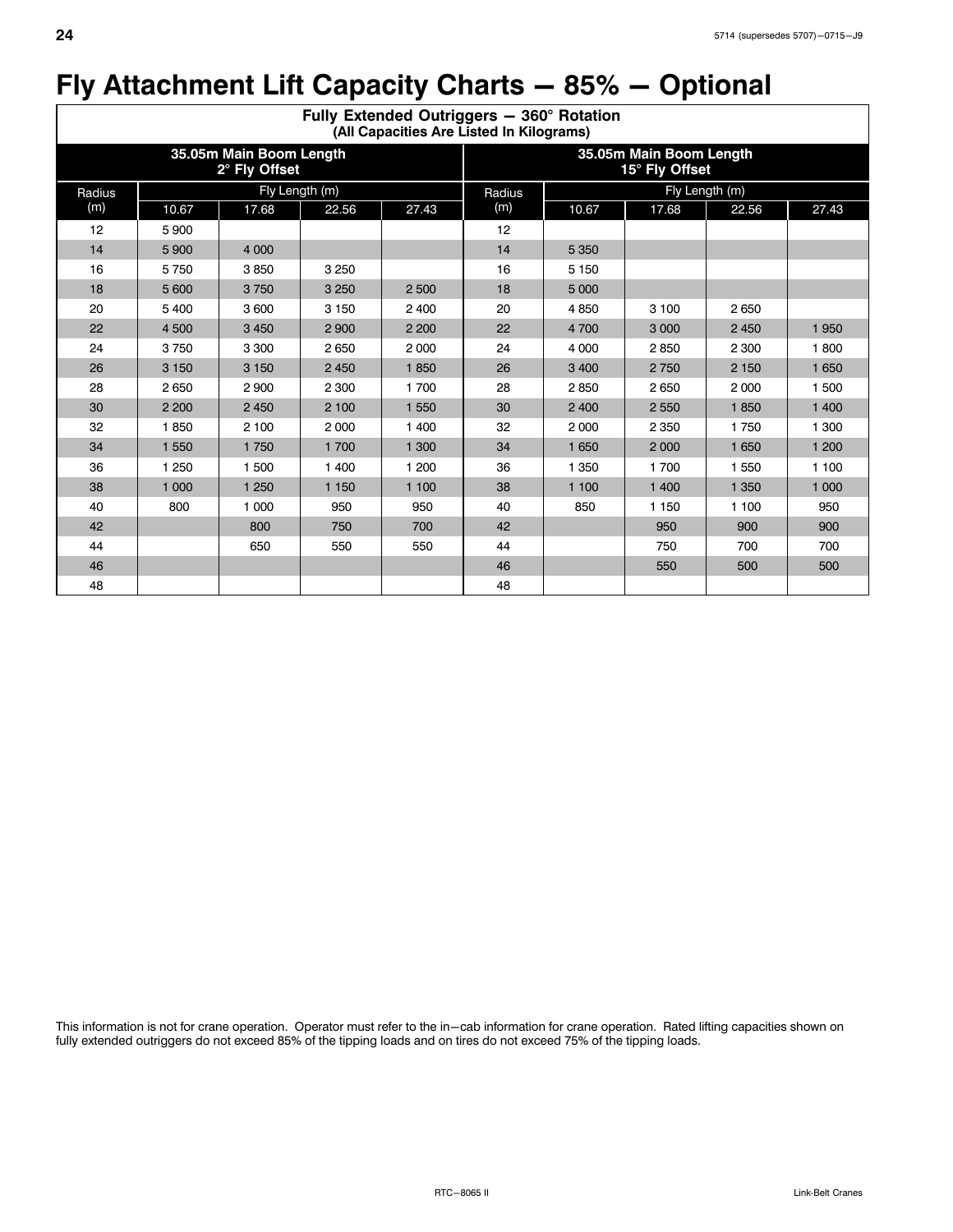<span id="page-28-0"></span>

| Fully Extended Outriggers - 360° Rotation<br>(All Capacities Are Listed In Kilograms) |                |         |         |         |                                           |                |         |         |         |
|---------------------------------------------------------------------------------------|----------------|---------|---------|---------|-------------------------------------------|----------------|---------|---------|---------|
| 115 ft Main Boom Length<br>30° Fly Offset                                             |                |         |         |         | 115 ft Main Boom Length<br>45° Fly Offset |                |         |         |         |
| Radius<br>(m)                                                                         | Fly Length (m) |         |         |         | Radius                                    | Fly Length (m) |         |         |         |
|                                                                                       | 10.67          | 17.68   | 22.56   | 27.43   | (m)                                       | 10.67          | 17.68   | 22.56   | 27.43   |
| 18                                                                                    | 4 4 5 0        |         |         |         | 18                                        |                |         |         |         |
| 20                                                                                    | 4 3 0 0        |         |         |         | 20                                        | 4 0 0 0        |         |         |         |
| 22                                                                                    | 4 200          |         |         |         | 22                                        | 3950           |         |         |         |
| 24                                                                                    | 4 100          | 2 500   |         |         | 24                                        | 3 9 0 0        |         |         |         |
| 26                                                                                    | 3600           | 2 4 0 0 | 1800    | 1 4 5 0 | 26                                        | 3750           | 2 2 0 0 |         |         |
| 28                                                                                    | 3050           | 2 3 5 0 | 1 700   | 1 3 5 0 | 28                                        | 3 1 5 0        | 2 1 5 0 | 1 550   |         |
| 30                                                                                    | 2 5 5 0        | 2 3 0 0 | 1 600   | 1 2 5 0 | 30                                        | 2650           | 2 1 5 0 | 1 450   | 1 1 5 0 |
| 32                                                                                    | 2 1 5 0        | 2 2 5 0 | 1 550   | 1 1 5 0 | 32                                        | 2 2 0 0        | 2 100   | 1 400   | 1 0 5 0 |
| 34                                                                                    | 1750           | 2 2 0 0 | 1 450   | 1 0 5 0 | 34                                        | 1850           | 2 100   | 1 3 5 0 | 1 000   |
| 36                                                                                    | 1 450          | 1850    | 1 400   | 1 0 0 0 | 36                                        |                | 2 0 0 0 | 1 300   | 900     |
| 38                                                                                    | 1 1 5 0        | 1 550   | 1 300   | 900     | 38                                        |                | 1700    | 1 250   | 850     |
| 40                                                                                    | 900            | 1 300   | 1 250   | 850     | 40                                        |                | 1 3 5 0 | 1 200   | 800     |
| 42                                                                                    |                | 1 0 5 0 | 1 0 5 0 | 800     | 42                                        |                | 1 100   | 1 150   | 750     |
| 44                                                                                    |                | 800     | 800     | 750     | 44                                        |                |         | 900     | 700     |
| 46                                                                                    |                | 600     | 600     | 650     | 46                                        |                |         | 650     | 700     |
| 48                                                                                    |                |         |         | 500     | 48                                        |                |         |         | 550     |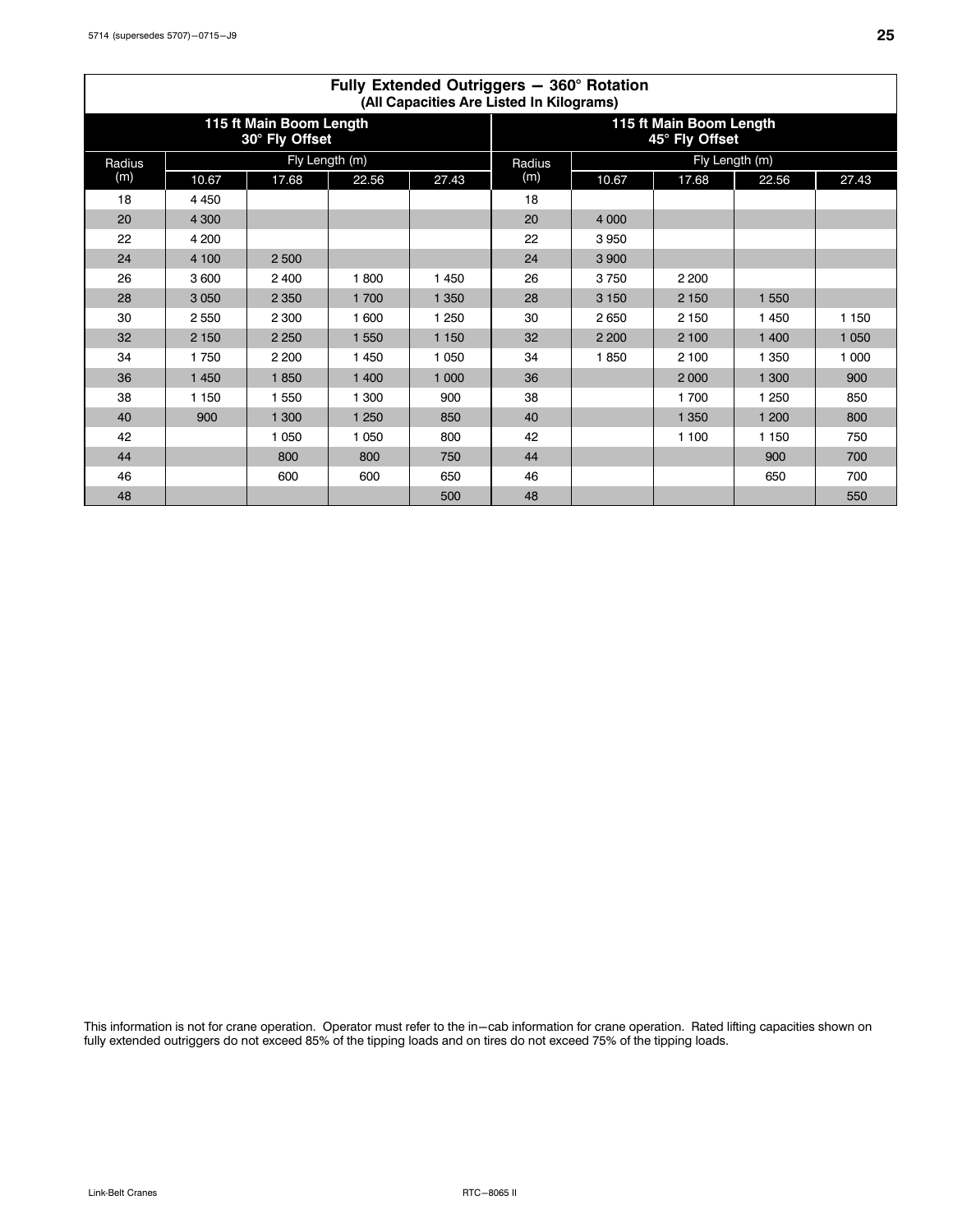**This Page Intentionally Blank**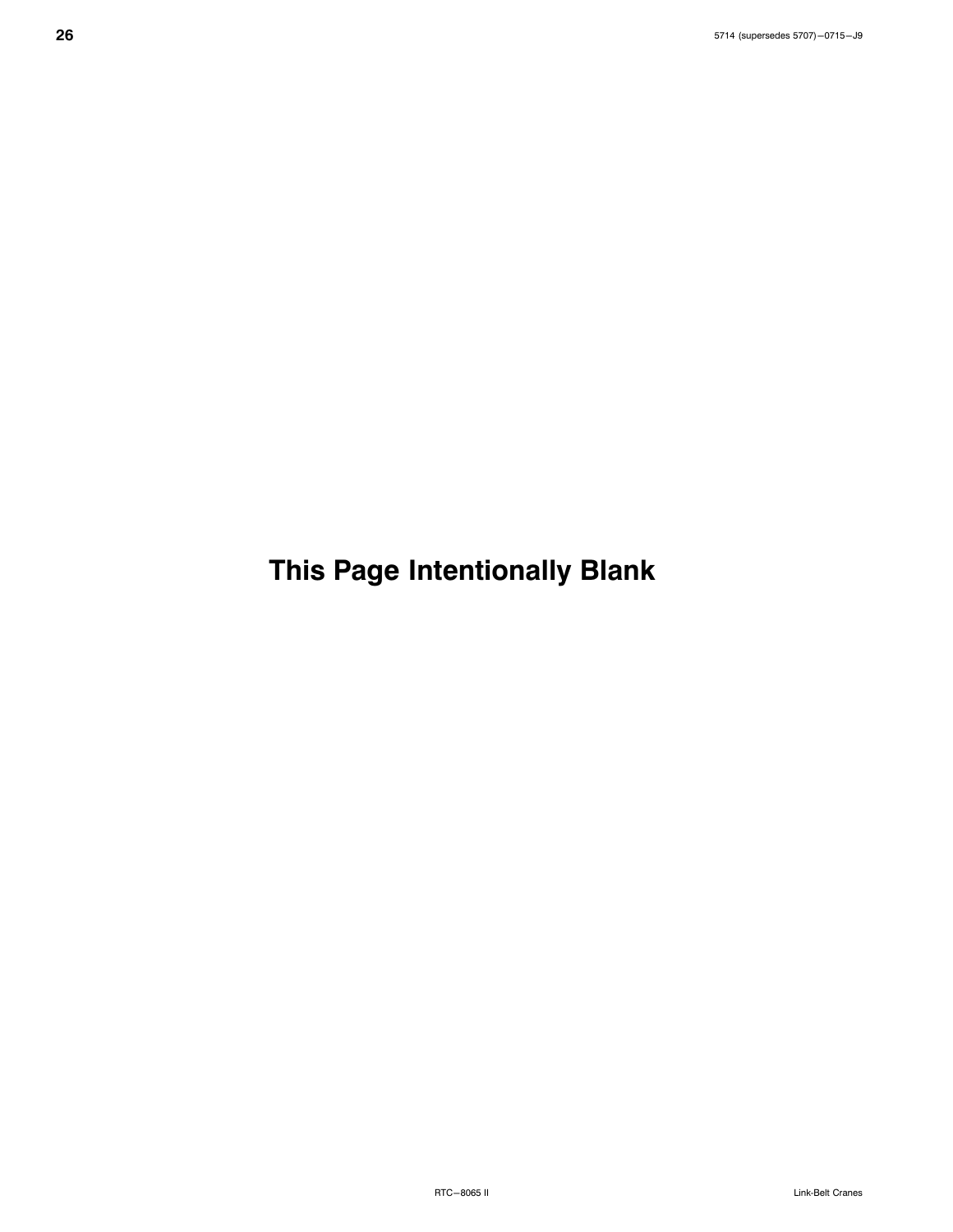**This Page Intentionally Blank**